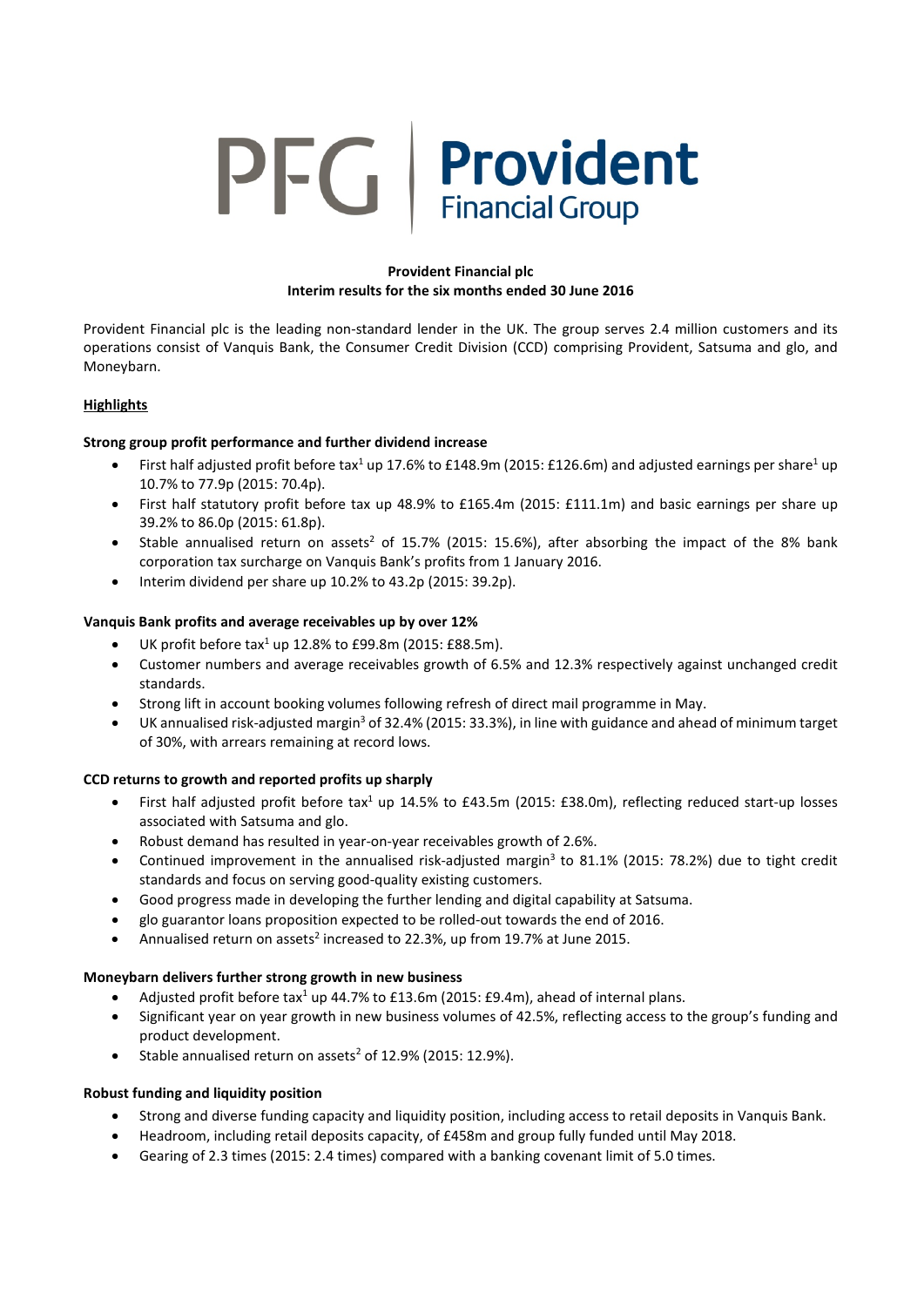## **Key financial results**

|                                          | H1      | H1                |        |
|------------------------------------------|---------|-------------------|--------|
|                                          | 2016    | 2015              | Change |
| Adjusted profit before tax <sup>1</sup>  | £148.9m | £126.6m           | 17.6%  |
| Statutory profit before tax              | £165.4m | £111.1m           | 48.9%  |
| Adjusted earnings per share <sup>1</sup> | 77.9p   | 70.4p             | 10.7%  |
| Basic earnings per share                 | 86.0p   | 61.8p             | 39.2%  |
| Annualised return on assets <sup>2</sup> | 15.7%   | 15.6%             |        |
| Interim dividend per share               | 43.2p   | 39.2 <sub>p</sub> | 10.2%  |

#### **Peter Crook, Chief Executive, commented:**

"I am pleased to report that all three businesses have delivered excellent performances through the first half of the year and contributed to the strong increase in adjusted profit before tax of 17.6%. The bank corporation tax surcharge introduced on 1 January 2016 moderated the growth in adjusted earnings per share to 10.7% and is also reflected in the interim dividend increase of 10.2%.

Credit quality in all three businesses is very sound and the group is fully funded through to May 2018 reflecting the group's substantial funding capacity and strong liquidity position.

This, together with the strong start to the second half, provides the foundation for delivering good quality growth for 2016 as a whole, continuing to deliver on the group's medium-term growth objectives as well as trading soundly through any slowdown that may emerge from the uncertainties currently present in the UK macroeconomic outlook."

#### **Enquiries:**

| Media                                           |               |
|-------------------------------------------------|---------------|
| David Stevenson, Provident Financial            | 020 7404 5959 |
| Nick Cosgrove/Simone Selzer, Brunswick          | 020 7404 5959 |
|                                                 |               |
| <b>Investor Relations</b>                       |               |
| Gary Thompson/Vicki Turner, Provident Financial | 01274 351 900 |
| investors@providentfinancial.com                |               |
|                                                 |               |

- *<sup>1</sup> Adjusted profit before tax is stated before: (i) £3.7m of amortisation in respect of acquisition intangibles established as part of the acquisition of Moneybarn in August 2014 (2015: £3.7m); and (ii) an exceptional gain of £20.2m in respect of Vanquis Bank's interest in Visa Europe following completion of Visa Inc.'s acquisition of Visa Europe on 21 June 2016 (2015: exceptional cost of £11.8m in respect of a business restructuring in CCD).*
- *<sup>2</sup> Adjusted profit before interest after tax as a percentage of average receivables for the 12 months ended 30 June.*
- *<sup>3</sup> Revenue less impairment as a percentage of average receivables for the 12 months ended 30 June.*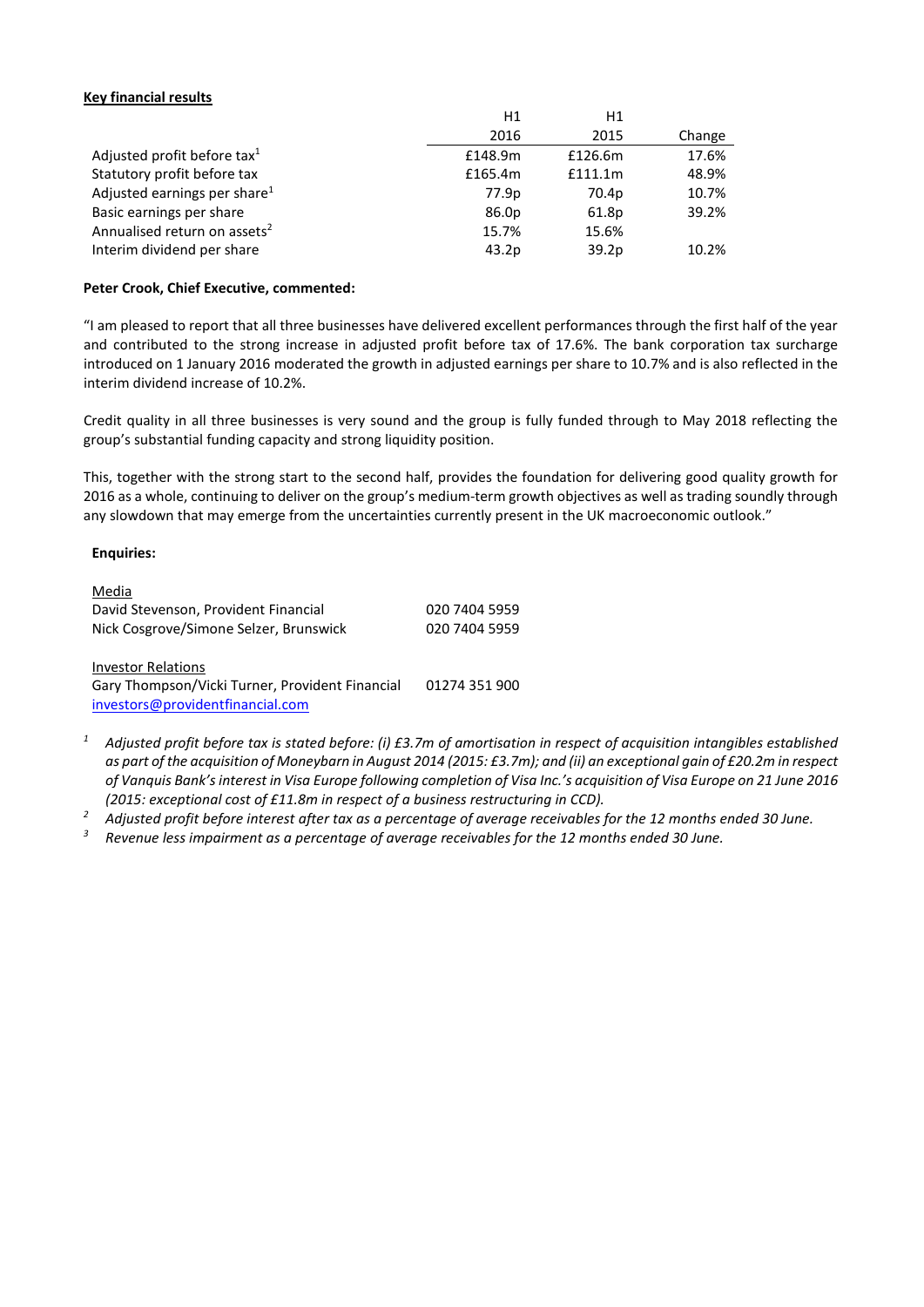#### **INTERIM REPORT**

#### **Group results**

The group has reported first half profit before tax, amortisation of acquisition intangibles and exceptional items up 17.6% to £148.9m (2015: £126.6m) reflecting strong growth in profits at Vanquis Bank and Moneybarn and an improved profit performance in CCD following a reduction in the start-up losses associated with Satsuma and glo. Adjusted earnings per share of 77.9p (2015: 70.4p) grew by 10.7%, a lower rate than pre-tax profits due to the impact of the 8% bank corporation tax surcharge on Vanquis Bank's profits in excess of £25m which was effective from 1 January 2016.

Vanquis Bank continues to generate strong margins and good growth, delivering profits up 12.8% to £99.8m (2015: £88.5m). New account bookings were 32,000 lower than last year, reflecting marketing spend on the direct mail programme being more heavily weighted towards the second half of the year in order to capitalise on a number of identified productivity gains which were implemented in May. Increased direct mailing activity commenced in late May, and, as expected, has increased new booking volumes which are now tracking at or above prior year levels. Year-on-year customer growth of 6.5% and average receivables growth of 12.3% have been delivered against unchanged credit standards. A number of new initiatives to augment medium-term growth are underway and are producing an encouraging pipeline of opportunities which should add further momentum to growth in the second half of the year. Delinquency levels have remained favourable throughout the first half, reflecting the sound quality of the receivables book and an improving UK employment market. This has enabled Vanquis Bank to deliver an annualised risk-adjusted margin of 32.4% to June 2016 (2015: 33.3%), in line with guidance and well ahead of its minimum target of 30%.

CCD's profit before tax in the first half of 2016 was up 14.5% to £43.5m (2015: £38.0m), reflecting a stable performance from home credit and reduced start-up losses associated with Satsuma and glo.

Demand and customer confidence within home credit has remained robust. The tighter credit standards introduced as part of the repositioning of the business in September 2013 have continued to curtail the recruitment of more marginal customers and drive up the quality of the receivables book. As a result, CCD customer numbers showed a year-on-year reduction of approximately 13.5% to 875,000, around one third of which reflects the sale of lower value delinquent balances to third party debt purchase companies. Despite the reduction in customer numbers, receivables ended the first half 2.6% higher than June 2015 reflecting the focus on serving good quality existing customers eligible for larger amounts of credit over a longer duration. The improvement in the quality of the receivables book has resulted in a strengthening in the annualised risk-adjusted margin from 78.2% at June 2015 to 81.1% at June 2016. Performance also continues to benefit from the cost reduction programme successfully implemented within home credit over recent years which has been assisted by the roll-out of technology. As a result, costs showed a year-on-year reduction of 11.3% in the first half of 2016. The business continues to pursue an agenda to identify further improvements in the efficiency and effectiveness of the organisation.

Alongside the robust performance of Provident home credit, CCD has continued to develop its market presence and further enhanced its capability in its online direct repayment loan product, Satsuma. The business has continued to adopt a measured approach to new customer growth with a strong focus on developing cost-effective distribution channels and the IT platform and processes to support medium-term growth and reinforce positive customer outcomes. The business is now generating a strong flow of further lending to established, good quality customers which is an important driver of future profits and fundamental to building a sustainable business. Further lending has recently been boosted by the implementation of customer login functionality and will be further enhanced by the introduction of a mobile app in the third quarter of the year. The business will also introduce a monthly product towards the end of the year as it begins to expand its product proposition beyond the current short-term weekly repaid instalment loan. The credit quality of new lending since the introduction of tighter underwriting in October 2015 is continuing to develop satisfactorily and Satsuma is on track to be at around break-even for the year as a whole.

Business volumes in glo, the guarantor loan proposition, have remained at modest levels during the first half of 2016. It remains in pilot mode, with the transfer of management responsibility from CCD to Vanquis planned to take place during the second half of the year once CCD receives its full authorisation from the FCA. Good progress continues to be made in developing underwriting, the customer journey and the IT infrastructure in advance of the full roll-out of the business towards the end of the year.

Moneybarn has performed very well in the first half of 2016 delivering profits of £13.6m (2015: £9.4m), up 44.7% on 2015 first half profits. Access to the group's funding and extension of the product proposition, including lending up to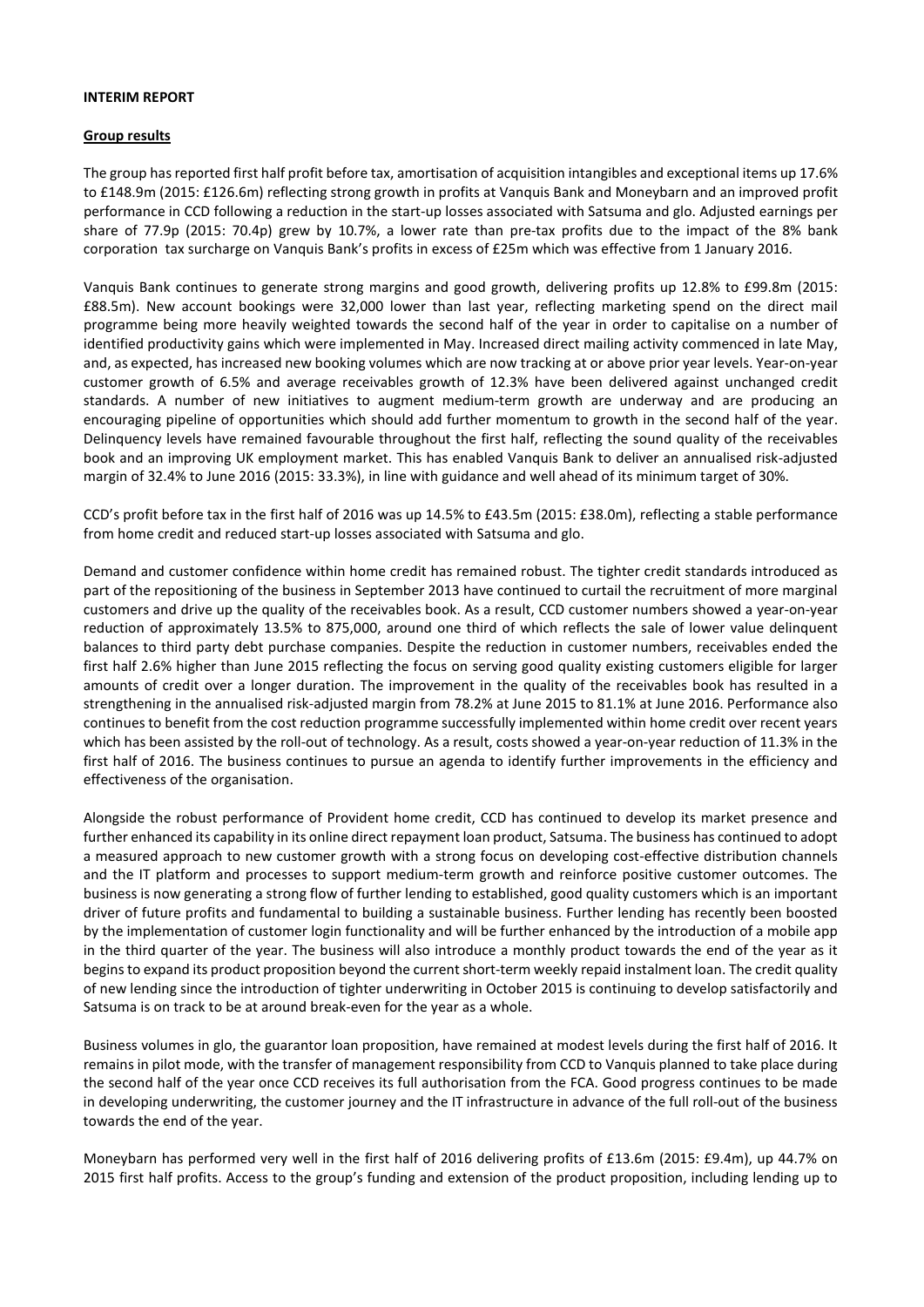retail value, has enabled the business to generate new business volumes 42.5% higher than the first half of 2015. The annualised risk-adjusted margin has remained broadly stable at 24.1% through the first half of 2016.

An exceptional credit of £20.2m has been recognised in the first half of 2016 reflecting the gain made on Vanquis Bank's interest in Visa Europe Ltd following completion of its acquisition by Visa Inc. on 21 June 2016 (2015: exceptional cost of £11.8m following a business restructuring in CCD). The group's statutory profit before tax is also stated after a £3.7m charge (2015: £3.7m) in respect of the amortisation of an intangible asset attributed to Moneybarn's broker relationships which was recognised on acquisition.

The group's funding and liquidity positions remain strong and diverse, including access to retail deposits within Vanquis Bank. Gearing has reduced to 2.3 times (2015: 2.4 times) reflecting continued strong capital generation and the cash proceeds from the sale of the Visa Europe shares. Headroom on the group's committed debt facilities amounted to £162m at June 2016 and, including the additional capacity available for Vanquis Bank to take retail deposits, total funding capacity amounted to £458m. The group's committed debt facilities, together with the retail deposits programme at Vanquis Bank, are sufficient to fund contractual maturities and projected growth in the business until May 2018.

The interim dividend has been increased by 10.2% to 43.2p (2015: 39.2p) reflecting the growth in earnings, strong capital generation and the stated policy of maintaining annual dividend cover of at least 1.25 times.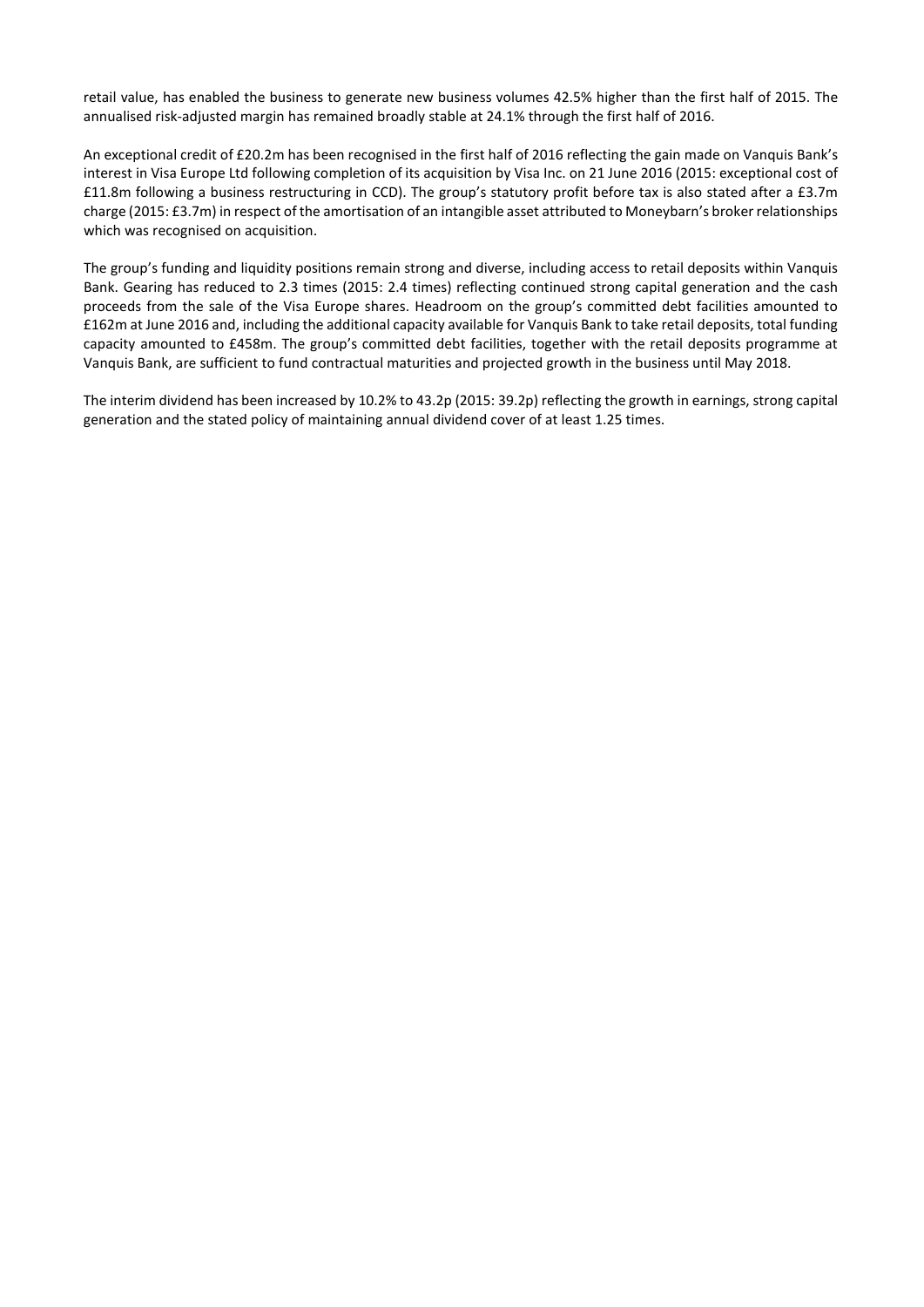#### **Market conditions**

#### **Vanquis Bank**

Vanquis Bank promotes financial inclusion by bringing the benefits of credit cards to consumers who are typically excluded by mainstream lenders, helping people to establish or rebuild their credit profiles and enjoy the increasing utility of card-based credit, including online shopping. Vanquis Bank's 'low and grow' approach to extending credit and high levels of customer contact underpin a sustainable, responsible lending model which produces consistently high levels of customer satisfaction approaching 90%.

Vanquis Bank has demonstrated that it is considerably less sensitive to changes in the employment market than mainstream card issuers. Although the UK employment market has continued to improve, Vanquis Bank has maintained tight credit standards and has continued to only book those new customers who are expected to deliver its minimum threshold returns. As a result, delinquency levels have continued to be favourable and have run at record lows for the business during the first half of 2016.

Competitors continue to be active in both the direct mail and internet distribution channels. However, the business continues to generate strong demand from developing the underserved, non-standard UK credit card market. Against unchanged credit standards, Vanquis Bank generated first half bookings of 184,000, 32,000 lower than the first half of 2015, primarily due to the marketing spend on the 2016 direct mail programme being more heavily weighted towards the second half of the year in order to capitalise on a number of productivity gains which were implemented towards the end of May and are proving effective.

# **CCD**

#### Home credit

The Provident home credit business continues to fill an important need for consumers in the non-standard market, providing access to credit for those who might otherwise be financially excluded. Consumers on low incomes and tight budgets require affordable credit in order to manage the peaks and troughs in their household budgets or one-off items of expenditure which may arise. They value the simple, flexible and transparent nature of the home credit product with its fixed repayments and no additional fees or charges whatsoever, even if payments are missed. Customers also value the face-to-face relationship with their agent who typically lives in the same community and genuinely understands their needs. This is evidenced by consistently high levels of customer satisfaction in excess of 90%. The regular contact between agents and customers, together with agents' commission being based on collections, rather than amounts lent, further reinforces Provident's responsible lending approach.

Home credit customers' employment tends to be biased towards more casual, temporary and part-time employment. Demand from home credit customers has continued to improve during the first half of 2016 and customer confidence has been robust. Household incomes and the cost of living have both shown a modest improvement.

There continues to be a stable core of between 2 and 3 million non-standard UK consumers for whom home credit is the right solution because a face-to-face relationship is critical to the assessment of affordability and forbearance measures which cannot be replicated through a remote lending relationship.

Although the competitive landscape in the home credit market remains largely unchanged, there is evidence of some industry consolidation materialising as a result of more exacting regulation under the Financial Conduct Authority (FCA).

#### **Satsuma**

Satsuma addresses underserved consumers of adequate credit quality whose preference is to access small-sum credit online and make repayments direct from their bank account without the need for a face-to-face relationship. It is relevant to the significant audience of underserved consumers between Vanquis Bank and the Provident home credit business. In order to maintain the group's responsible approach to lending, the Satsuma product retains many of the features of the home credit product. There are no extra charges with fixed payments based on a predetermined schedule. Customers can have regular contact with a customer account manager and there are a number of forbearance measures in place for those customers who get into financial difficulty. In addition, Satsuma is utilising the highly effective distribution, underwriting and collections capabilities of both CCD and Vanquis Bank.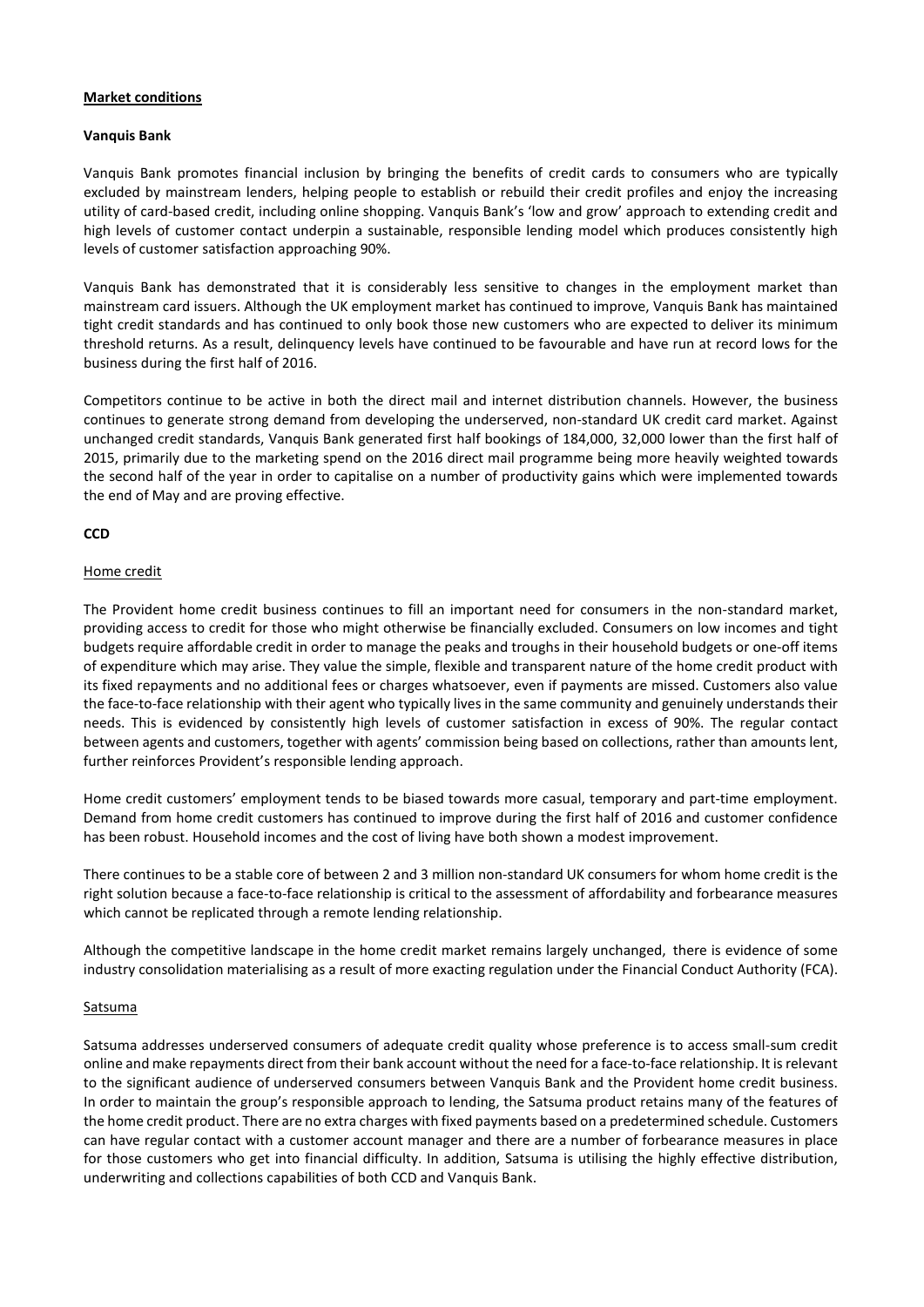Customer demand in the online small-sum, short-term unsecured loans market, in which payday lending was previously the most significant participant, continues to be strong. However, as a result of clearer, tighter regulation around payday lending implemented from 1 July 2014, including the introduction of a rate cap from 2 January 2015, there has been a significant shift in supply from payday loans to more affordable and responsible instalment lending products. Tighter regulation has meant that a number of smaller payday loan companies have already exited the market and larger operators have revised their business models and significantly curtailed their payday lending activities. This has resulted in the online small-sum, short-term credit market, which typically represents lending of up to 1 year in duration, becoming very crowded with the main participants investing heavily to attract new customers and struggling to make positive returns. At the same time, the market for loans of greater than 12 months in duration is growing and is underserved, typically due to funding constraints of small-sum, short-term credit providers.

Since its inception in 2014, Satsuma has focused solely on small-sum, short term credit, primarily through weekly repaid products of between 13 and 52 weeks, consistent with the group's 'low and grow' approach to lending. However, the business continues to invest in developing its product proposition, distribution channels and IT platform to support further lending to good-quality existing customers and also plans to launch a monthly instalment product during the second half of 2016 as part of its journey to establish a leading position in the online loans market.

#### glo

glo provides longer, larger loans of between £1,000 and £7,000 repayable over a period of between one and five years. glo loans meet the need for more significant purchases, such as buying a car, consolidating finances, or home improvements. The customer is supported by a family member or friend with a good credit record who is prepared to guarantee the loan if the customer's circumstances change, allowing the customer access to lower cost credit than would otherwise be available.

glo offers customers competitive pricing and a very customer-centric approach to forbearance, including the high levels of personal service that the group deploys in all of its offerings. This includes robust affordability checks on both the borrower and the guarantor. There are no setup fees or early repayment fees and repayments are made monthly by direct debit.

The guarantor loans market comprises a market leader and includes a number of significantly smaller providers with minimal scale. However, there remains strong demand for guarantor loans in this underserved segment of the nonstandard market. New business volumes in glo remain relatively modest whilst the business awaits transfer of management responsibility from CCD to Vanquis, subject to regulatory approval, and full roll-out of the business is expected towards the end of 2016.

# **Moneybarn**

Moneybarn promotes financial inclusion by providing vehicle finance to those consumers who may be unable to obtain mainstream credit, enabling them to get to work and earn a living. The business shares many of the characteristics of the group's other businesses with a strong focus on delivering favourable customer outcomes. Responsible lending is reinforced through robust affordability checks, and straightforward products which do not involve the sale of ancillary products such as PPI or GAP insurance, or hidden fees or charges. Moneybarn has well-developed forbearance measures for those customers who get into financial difficulty.

The profile of Moneybarn's customers is very similar to Vanquis Bank customers. They typically have a thin or impaired credit history and find it difficult to access credit from prime lenders. They have an average age of approximately 40, are employed or self-employed and have an income level around the national average of £25,000.

Moneybarn is one of the largest providers of non-standard vehicle finance in the UK, with an approximate market share of around 25% of the secured segment. Direct competition comes from around ten other providers who remain active in the underserved market. The non-standard vehicle finance market shrank considerably as a result of the financial crisis, as mainstream and specialist participants reduced their lending, collapsed or exited the market. It has recovered in recent years but remains much lower than it was in 2007. Growth in future demand is supported by a number of factors including customer needs, an overall under-supply of non-standard car finance and the value for money of specialist car finance relative to many other non-standard funding options.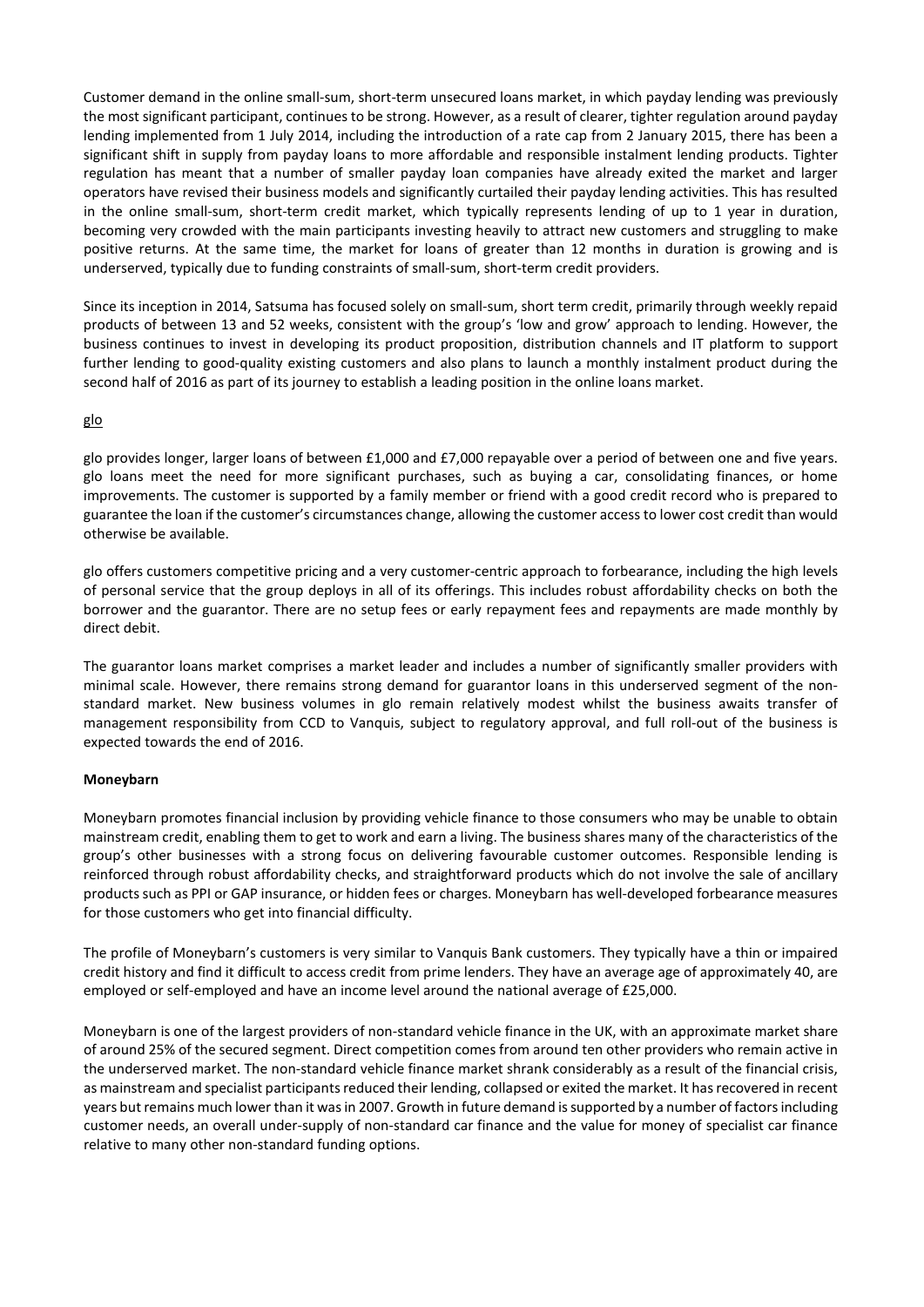# **Vanquis Bank**

## **Business performance**

Vanquis Bank has generated profit before tax of £99.8m in the six months ended 30 June 2016 (2015: £86.7m) analysed as follows:

|                           | Six months ended 30 June |       |        |
|---------------------------|--------------------------|-------|--------|
|                           | 2016<br>2015             |       | Change |
|                           | £m                       | £m    | %      |
| Profit/(loss) before tax: |                          |       |        |
| - UK                      | 99.8                     | 88.5  | 12.8   |
| - Poland                  | $\overline{\phantom{a}}$ | (1.8) | 100.0  |
| <b>Total Vanquis Bank</b> | 99.8                     | 86.7  | 15.1   |

UK

| <u></u>                                      |                          |         |        |
|----------------------------------------------|--------------------------|---------|--------|
|                                              | Six months ended 30 June |         |        |
|                                              | 2016                     | 2015    | Change |
|                                              | £m                       | £m      | %      |
|                                              |                          |         |        |
| Customer numbers ('000)                      | 1,448                    | 1,359   | 6.5    |
| Period-end receivables                       | 1,280.8                  | 1,146.9 | 11.7   |
| Average receivables                          | 1,252.1                  | 1,115.1 | 12.3   |
|                                              |                          |         |        |
| Revenue                                      | 280.1                    | 261.1   | 7.3    |
| Impairment                                   | (80.4)                   | (78.9)  | (1.9)  |
| Revenue less impairment                      | 199.7                    | 182.2   | 9.6    |
| Annualised risk-adjusted margin <sup>1</sup> | 32.4%                    | 33.3%   |        |
| Costs                                        | (79.6)                   | (72.5)  | (9.8)  |
| Interest                                     | (20.3)                   | (21.2)  | 4.2    |
| Profit before tax <sup>2</sup>               | 99.8                     | 88.5    | 12.8   |
| Annualised return on assets <sup>3</sup>     | 14.9%                    | 15.7%   |        |

*<sup>1</sup> Revenue less impairment as a percentage of average receivables for the 12 months ended 30 June.*

*<sup>2</sup> Profit before tax in 2016 is stated before an exceptional gain of £20.2m in respect of Vanquis Bank's interest in Visa Europe following completion of Visa Inc.'s acquisition of Visa Europe on 21 June 2016 (2015: £nil).*

*<sup>3</sup> Profit before interest and exceptional items after tax as a percentage of average receivables for the 12 months ended 30 June.*

Vanquis Bank has delivered a good performance in the first half of 2016, reporting UK profits 12.8% higher than the first half of last year. Sound credit quality, favourable delinquency and the benefit of operational leverage has enabled the business to deliver an annualised return on assets of 14.9% at June 2016. The reduction from 15.7% at June 2015 is solely attributable to the impact of the 8% bank corporation tax surcharge which became effective from 1 January 2016.

Whilst the marketing activity of competitors in both the direct mail and internet channels has continued, demand for non-standard credit cards continues to be strong. Against unchanged credit standards and a stable acceptance rate of around 25%, Vanquis Bank's internet bookings have remained strong during the first half of the year whilst year-on-year bookings from the direct mail and face-to-face channels have been lower than the previous year. As reported in the Interim Management Statement issued in May, this reflects two factors. Firstly, the spend on Vanquis Bank's 2016 direct mail programme is being heavily weighted towards the second half of the year in order to capitalise on a number of identified productivity gains. Secondly, bookings in the face-to-face channel have reduced whilst the customer acquisition process has been enhanced in order to produce a better performance. The productivity gains have been incorporated into a refreshed direct mail programme, producing a step-up in mailing volumes during May. The expected increase in booking volumes materialised towards the end of May and has continued through June and July. This meant that booking volumes in the second quarter of the year were just 9,000 lower than the second quarter of last year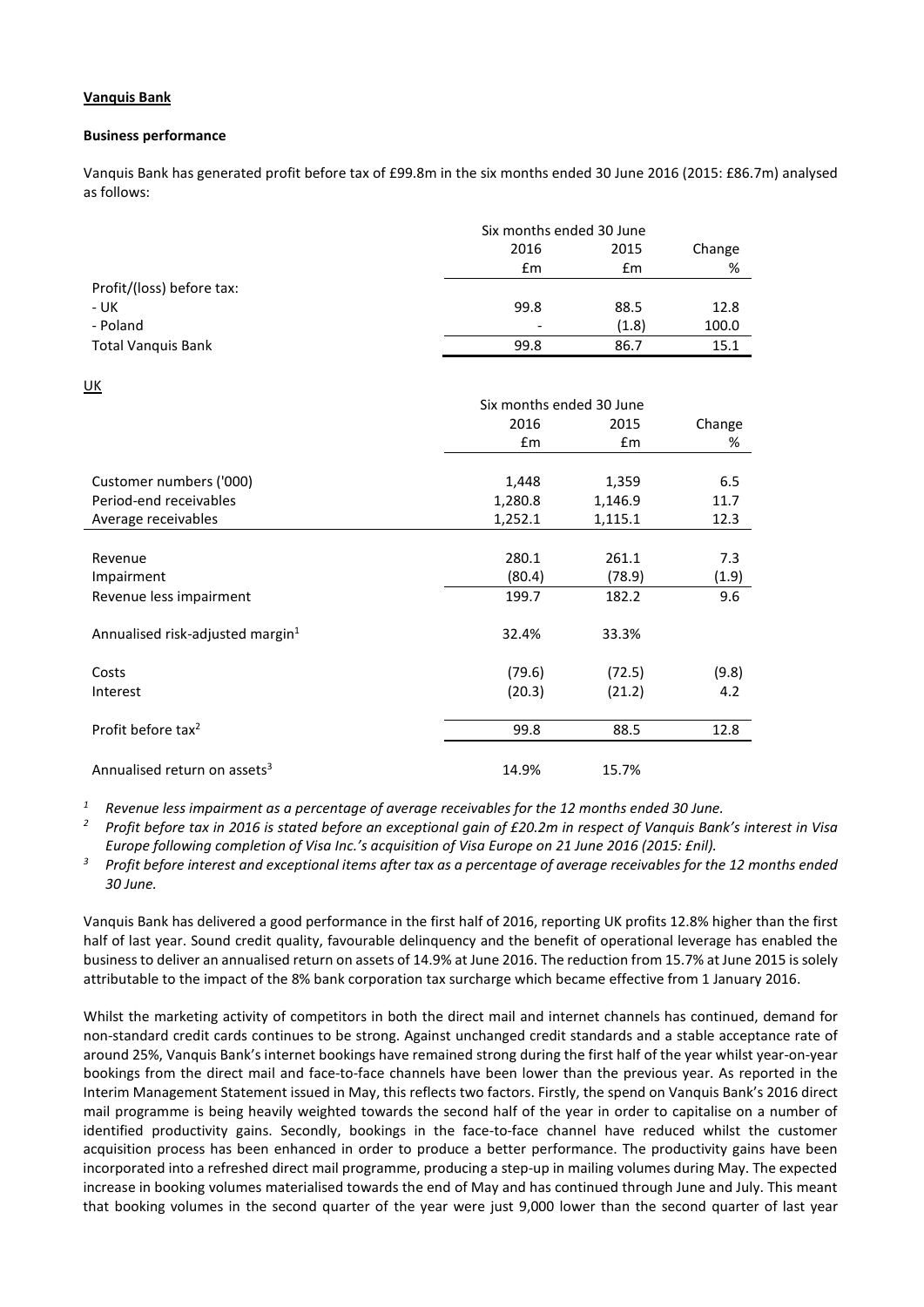compared with a shortfall of 23,000 in the first quarter. Consequently, total account bookings during the first half of 184,000 (2015: 216,000) were 32,000 lower than the first half of 2015 and customer numbers at June 2016 were 1,448,000 (2015: 1,359,000), up 6.5% on last year versus growth of 9.9% for 2015 as a whole.

Vanquis Bank, under the leadership of Chris Sweeney since the start of the year, continues to develop a number of new initiatives to augment the medium-term growth of the business. These include: (i) expanding the capability to provide non-standard consumer finance through partnering with other lending institutions, brokers or providers of retail finance; (ii) purchasing tranches of non-performing debt and applying Vanquis Bank's collections expertise, customer contact data and debt rehabilitation skills in order to generate a strong return on investment as well as generating the opportunity to provide rehabilitated customers with a credit card; and (iii) cross-selling third-party home contents, electronic device, car and travel insurance to our customers. The pipeline of opportunity from these initiatives is very encouraging and expected to add momentum in the second half of the year.

The growth in customer numbers, together with the credit line increase programme to customers who have established a sound payment history, generated a 12.3% increase in average receivables. Returns from the 'low and grow' approach to extending credit remain consistently strong and are underpinned by average credit line utilisation of nearly 70% which delivers a strong stream of revenue whilst maintaining a relatively low level of contingent risk from undrawn credit lines.

The annualised risk-adjusted margin at June 2016 is 32.4%, compared with 33.3% at June 2015 and 32.8% at December 2015. The reduction in the risk-adjusted margin over the last 12 months primarily reflects a decline in the revenue yield derived from the Repayment Option Plan (ROP) product following changes to the sales process and product features first made in 2013 and interchange income.

As indicated in the 2015 preliminary announcement, the agreement between Visa and the EU to reduce the interchange fees charged by credit card companies to retailers was fully implemented from December 2015 on domestic transactions. The impact on Vanquis Bank was a reduction in income of approximately £3m in 2015 and is estimated to increase to an impact of around £11m in 2016.

Although the UK employment market has continued to improve, Vanquis Bank will continue to apply the tight credit standards which were in place during the economic downturn between 2008 and 2010, a period when the business successfully delivered its minimum risk-adjusted margin target of 30%. This is why the rate of delinquency has fallen to a new all time low for the business and produced a 1.0% reduction in the rate of impairment since June 2015. Over the same period, the improving quality of the book has seen the revenue yield from interest and late and over limit fees reduce by around the same amount.

Based on stable delinquency trends, the changes made to the ROP product and the impact of reduced interchange fees, the risk-adjusted margin is expected to moderate to around 32% for 2016 as a whole and remain above the target of 30% thereafter.

First half cost growth of 9.8% was lower than average receivables growth of 12.3% as the business benefited from operational leverage.

Interest costs reduced by 4.2% during the first half of 2016. This is a lower rate of growth than average receivables and reflects the reduction in Vanquis Bank's blended funding rate, after taking account of the cost of holding a liquid assets buffer, from 5.5% in the first half of 2015 to 4.7% in the first half of 2016 due to a lower blended interest rate on retail deposits and a lower group funding rate on the intercompany loan from PFG.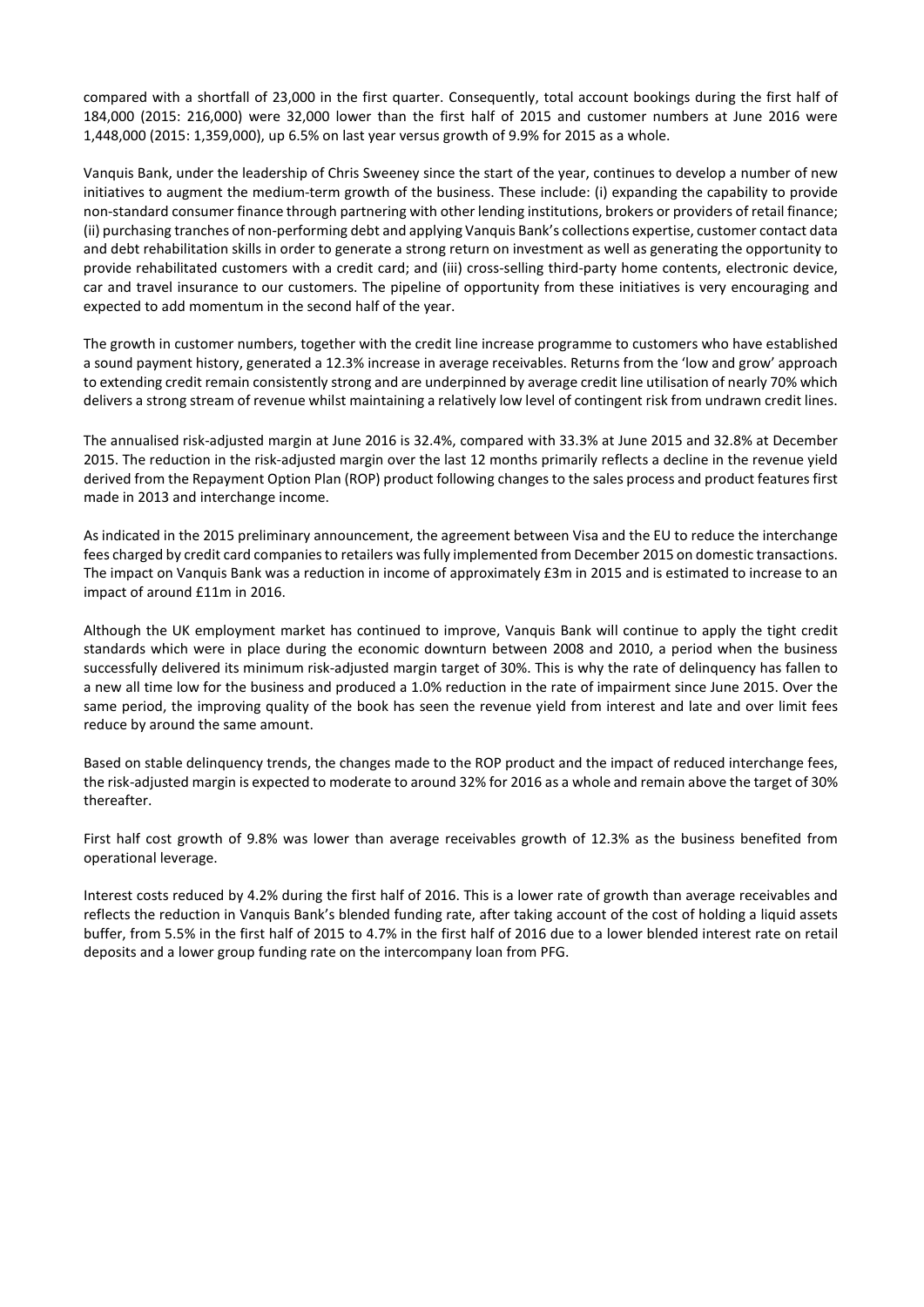# **Business performance**

CCD generated a profit before tax and exceptional costs of £43.5m in the first half of 2016 (2015: £38.0m) as set out below:

|         |                       | Change                                            |
|---------|-----------------------|---------------------------------------------------|
|         |                       | %                                                 |
|         |                       |                                                   |
| 875     | 1,011                 | (13.5)                                            |
| 510.6   | 497.9                 | 2.6                                               |
| 497.9   | 511.5                 | (2.7)                                             |
|         |                       |                                                   |
| 255.2   | 268.2                 | (4.8)                                             |
| (70.4)  | (72.1)                | 2.4                                               |
| 184.8   | 196.1                 | (5.8)                                             |
| 81.1%   | 78.2%                 |                                                   |
| (127.2) | (143.4)               | 11.3                                              |
| (14.1)  | (14.7)                | 4.1                                               |
| 43.5    | 38.0                  | 14.5                                              |
| 22.3%   | 19.7%                 |                                                   |
|         | 2016<br>$\mathsf{fm}$ | Six months ended 30 June<br>2015<br>$\mathsf{fm}$ |

*<sup>1</sup> Revenue less impairment as a percentage of average receivables for the 12 months ended 30 June.*

*<sup>2</sup> Profit before tax in 2015 is stated before an exceptional cost of £11.8m in respect of a business restructuring.*

*<sup>3</sup> Profit before interest and exceptional items after tax as a percentage of average receivables for the 12 months ended 30 June.*

CCD has made further good progress in executing on its strategic plan to develop a broader based lending business. The repositioned Provident home credit business is delivering strong returns and has supported the continued investment in developing the Satsuma online loans proposition and the glo guarantor loans pilot. Profits in the first half of 2016 have increased by 14.5% or £5.5m, reflecting a reduction in the start-up losses of Satsuma and glo of approximately £5m. The strategic development of CCD continues to drive improved returns with the annualised return on assets increasing to 22.3% at June 2016, up from 19.7% at June 2015 and 21.2% at December 2015.

Customer numbers in CCD have shown a year on year reduction of 13.5% to 875,000 (2015: 1,011,000). Approximately, one third of the reduction relates to the sale to third party debt purchasers of delinquent low value customer balances residing in home credit's central collections department. The remaining reduction reflects the tighter credit standards introduced as part of the repositioning of the business in September 2013 which have continued to curtail the recruitment of more marginal customers and improve overall credit quality.

Demand and customer confidence have remained robust and when combined with the focus on serving good-quality existing customers has resulted in a 6% year-on-year improvement in sales during the first half of the year. As a result, CCD receivables ended the first half 2.6% higher than June 2015 compared with the year-on-year reduction of 7.3% reported at December 2015.

The annualised revenue yield of 102.4% at June 2016 has reduced modestly from 103.6% at December 2015 but is higher than 101.4% at June 2015. The reduction in the first half of the year reflects the continued focus on serving good quality customers who tend to be served with longer term, lower yielding products.

The benefit of standardised arrears and collections processes coupled with continued tight credit standards have resulted in stable arrears with the annualised ratio of impairment to revenue remaining at 20.8% at June 2016, consistent with 20.6% at December 2015 and an improvement from 22.9% at June 2015.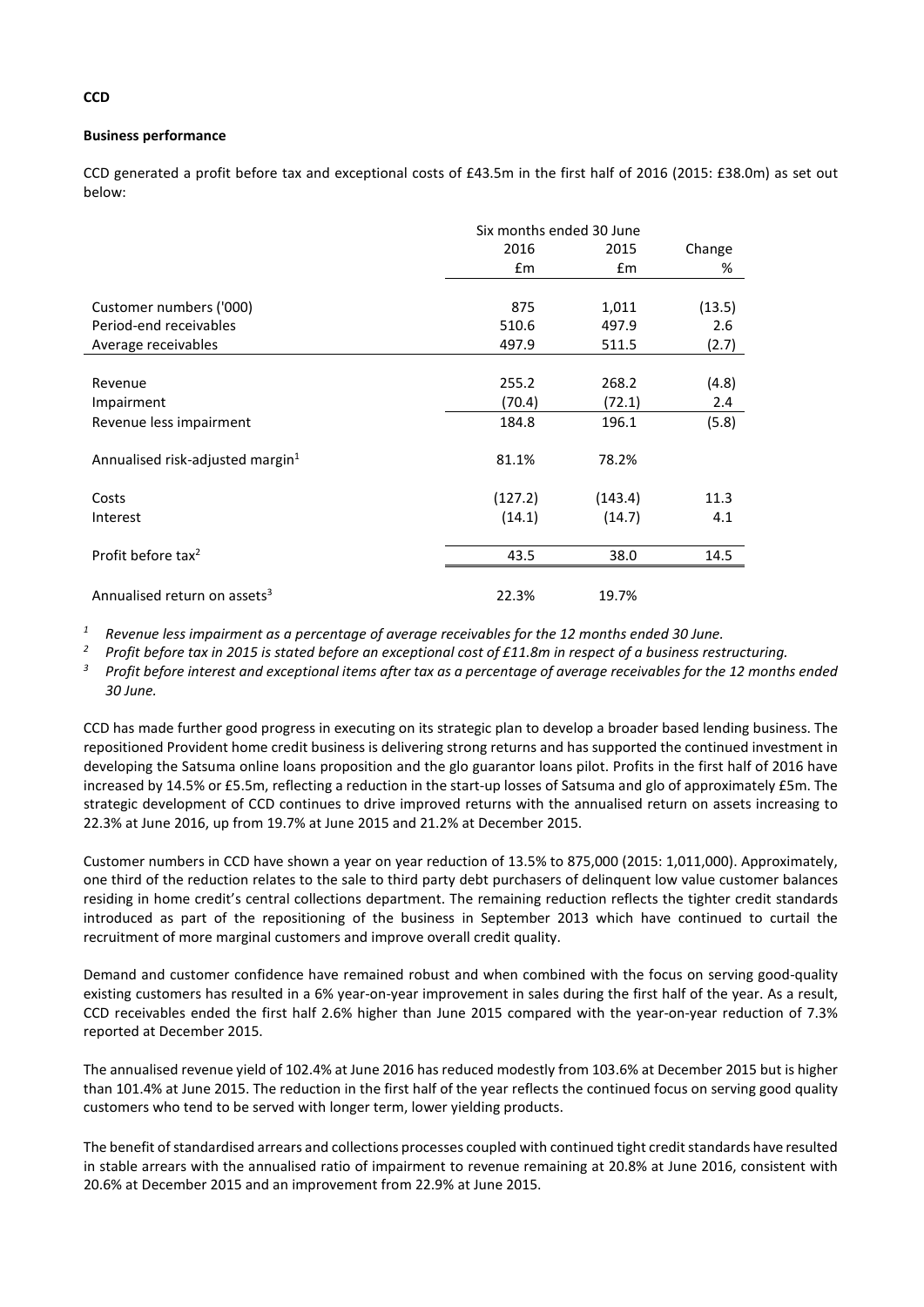The modest reduction in revenue yield together with stable impairment through the first half of 2016 has produced an annualised risk-adjusted margin for CCD of 81.1% at June 2016, lower than 82.2% at December 2015. The favourable development of the revenue yield and impairment through the second half of 2015 were responsible for lifting the annualised risk-adjusted margin from 78.2% at June 2015. The risk-adjusted margin is expected to remain broadly stable through the second half of 2016.

Business performance continues to benefit from the successful completion of the programme to deploy technology throughout the field operation in 2015 to support an improvement in productivity and implement market-leading compliance. Costs in the first half of 2016 were £16.2m or 11.3% lower than the first half of 2015, with around half of the reduction resulting from the annualised savings of approximately £14m secured in June 2015 within the field infrastructure. The remaining reduction reflects a reduction in agents' commission costs due to lower average receivables together with lower costs in Satsuma as a result of more cost effective marketing. CCD continues to pursue an agenda to identify further improvements in the efficiency and effectiveness of the business, including the further development of field-based technology.

Interest costs were 4.1% lower than the first half of last year compared with a reduction of 2.7% in average receivables. This reflects a marginal reduction in the funding rate for the business from 7.3% in the first half of 2015 to 7.1% in the first half of 2016 due to a reduction in group borrowing costs.

#### **Satsuma**

Good progress has been made during the first half of 2016 in developing the distribution, digital platform and further lending capability at Satsuma in order to develop a sustainable business beyond the competitive online small-sum, shortterm credit market.

Satsuma remains the third most recognised brand within online small-sum, short-term credit and the business continues to develop its multi-channel distribution capability, focusing on recruiting new customers through more cost effective channels such as digital, social media and the broker channel rather than simply through above the line advertising. Satsuma's trading performance continues to reflect the significant tightening of credit standards implemented in the fourth quarter of last year as well as the current narrow focus on small-sum, short term, weekly repaid credit of less than a year in duration. As a result, growth has been relatively modest with customer numbers and receivables ending the first half of 2016 at 48,000 (2015: 45,000) and £12.6m (2015: £11.6m) respectively. The credit quality of recent cohorts of lending are performing in line with expectations and continue to benefit from the highly effective and scalable collections capability of Vanquis Bank's contact centre in Chatham.

Today, over three quarters of customer applications are made from hand held devices. Consequently, a leading edge mobile app will be launched during the third quarter of the year to further improve the customer experience.

Consistent with the group's 'low and grow' approach to lending, the second half of the year will see the business launch a monthly product to meet the needs of the larger population of customers who are paid monthly and prefer to manage their finances on a monthly basis. In due course, Satsuma intendsto further develop itslending to larger amounts of over £1,000 and beyond a year in duration which remains an underserved area within the non-standard market.

The business is now generating a strong flow of further lending to established, good-quality customers which is fundamental to developing strong returns from the business. The ratio of loans to existing customers compared with new customers has improved from 0.7 in the fourth quarter of 2015 to 1.0 in the second quarter of 2016. Further lending capability has recently been boosted by the successful introduction of customer login functionality which allows existing customers to view their account, make electronic payments and apply for further credit in an efficient manner.

Satsuma remains on track to be at around break-even for 2016 as a whole.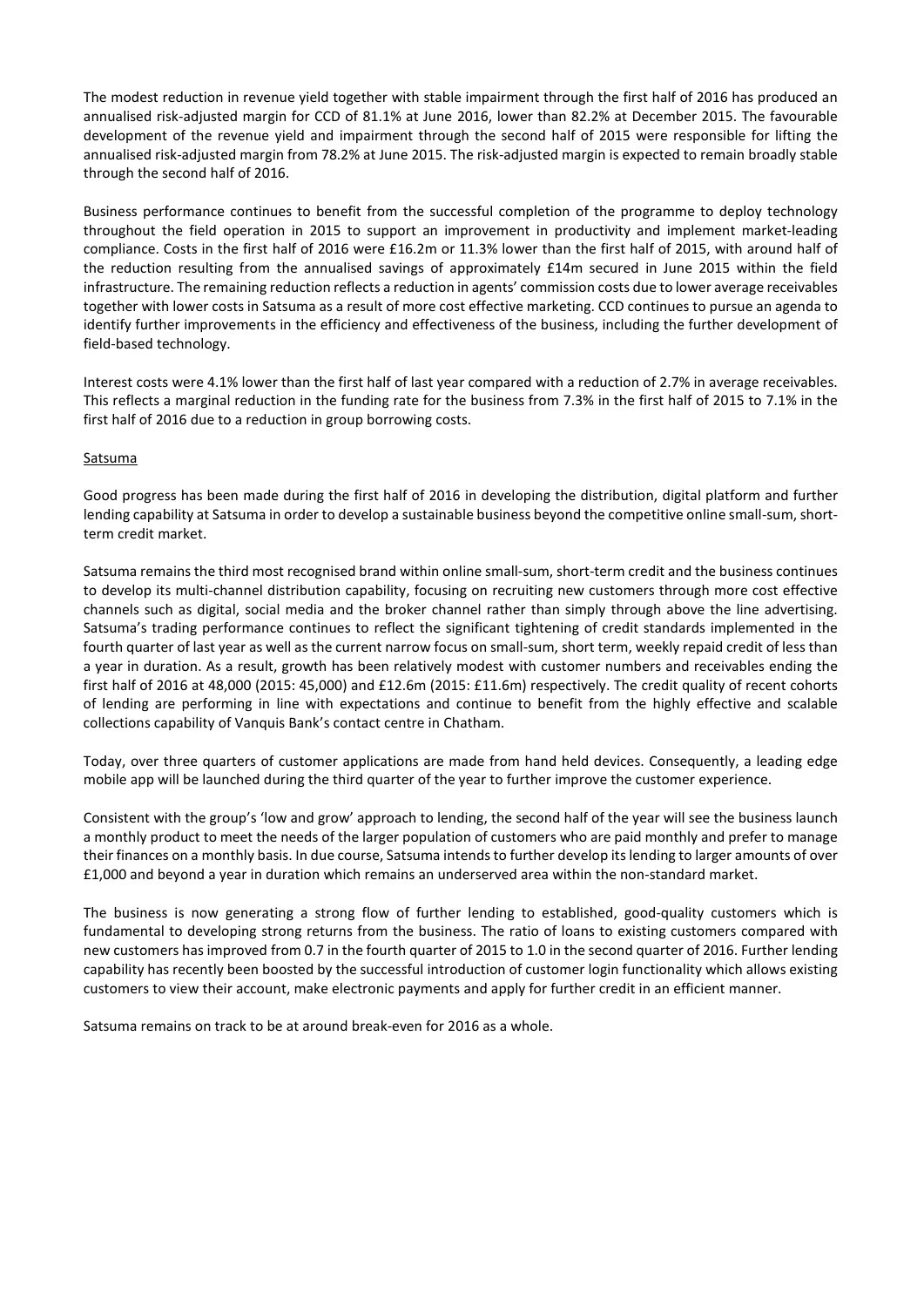Business volumes at glo have remained at modest levels during the first half of 2016. The business remains in pilot mode, with the transfer of management responsibility from CCD to Vanquis planned to take place during the second half of 2016 once CCD receives its full authorisation from the FCA.

The first half of 2016 has seen CCD and Vanquis Bank management continue to develop underwriting standards, distribution channels, the customer journey and IT infrastructure in advance of the transfer of the business to Vanquis Bank. The collections function is now fully embedded within the Vanquis Bank contact centre in Chatham. Full roll-out and a step-up in marketing activity is expected on completion of the transfer towards the end of the year.

As at 30 June 2016, glo had 5,000 customers (2015: 2,000) and a receivables book of £8.0m (2015: £5.3m).

#### **Moneybarn**

Moneybarn has contributed a profit before tax and amortisation of acquisition intangibles of £13.6m (2015: £9.4m) in the first half of 2016 as set out below:

|                                              | Six months ended 30 June |               |         |
|----------------------------------------------|--------------------------|---------------|---------|
|                                              | 2016                     | 2015          | Change  |
|                                              | Em                       | $\mathsf{fm}$ | %       |
|                                              |                          |               |         |
| Customer numbers ('000)                      | 36                       | 26            | 38.5    |
| Period-end receivables                       | 264.4                    | 186.5         | 41.8    |
| Average receivables                          | 245.9                    | 171.1         | 43.7    |
|                                              |                          |               |         |
| Revenue                                      | 36.3                     | 24.2          | 50.0    |
| Impairment                                   | (7.0)                    | (3.4)         | (105.9) |
| Revenue less impairment                      | 29.3                     | 20.8          | 40.9    |
| Annualised risk-adjusted margin <sup>1</sup> | 24.1%                    | 24.6%         |         |
| Costs                                        | (9.8)                    | (7.1)         | (38.0)  |
| Interest                                     | (5.9)                    | (4.3)         | (37.2)  |
| Profit before tax <sup>2</sup>               | 13.6                     | 9.4           | 44.7    |
| Annualised return on assets <sup>3</sup>     | 12.9%                    | 12.9%         |         |

*<sup>1</sup> Revenue less impairment as a percentage of average receivables for the 12 months ended 30 June.*

*<sup>2</sup> First half profit before tax is stated before the amortisation of acquisition intangibles of £3.7m (2015: £3.7m).*

*<sup>3</sup> Profit before interest and the amortisation of acquisition intangibles after tax as a percentage of average receivables for the 12 months ended 30 June.*

Moneybarn has performed well during the first half of 2016, delivering an increase in adjusted profits of 44.7%. Strong growth in the receivables book and robust margins have enabled the business to invest in the necessary headcount and its platform to support growth whilst delivering an annualised return on assets of 12.9% at June 2016, in line with December 2015 and June 2015.

New business volumes during the first half of the year have remained strong as the business continues to benefit from the group's funding since acquisition in August 2014. In addition, the extension of the product offering to lend up to retail value and the reduction in the minimum lend from £5,000 to £4,000 has reinforced primacy amongst its broker network. As a result, new business volumes were 42.5% higher than the first half of last year. Customer numbers ended June at 36,000, up from 31,000 at December 2015 and 26,000 at June 2015.

Moneybarn continues to explore other opportunities to develop and extend its product offering. During the first half, Moneybarn has continued to develop its used light commercial vehicles proposition through its existing broker network. The results are encouraging with volumes continuing to build at a healthy rate. To support the development of Moneybarn's direct to consumer proposition, the business is in the process of redeveloping its website to give it a more

glo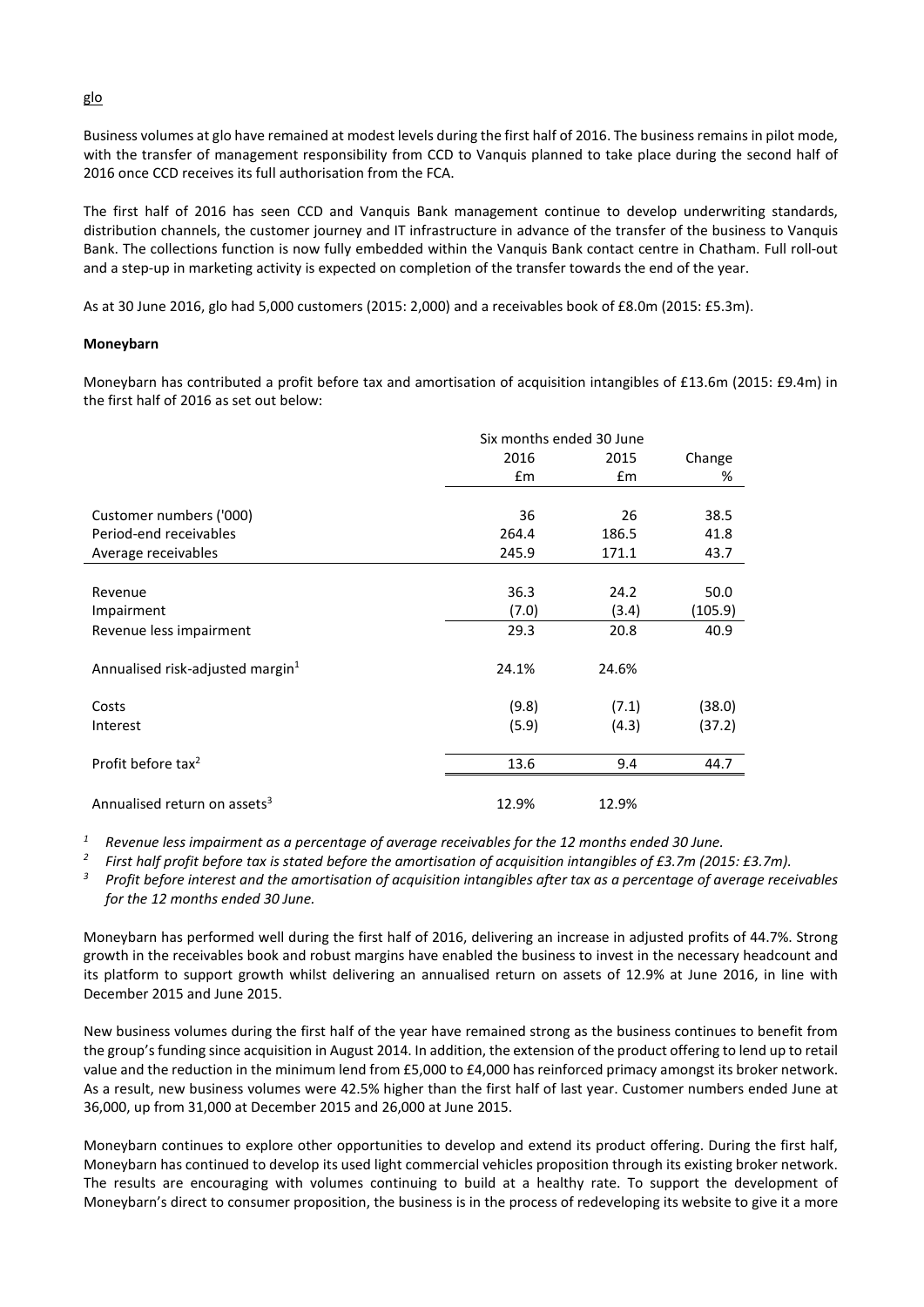modern look and feel, improve the customer application journey and enable it to be fully compatible with mobile phones and tablets. This enhanced website will be launched during the third quarter of the year. In addition, the development of Vanquis Bank's digital platform will also further raise the awareness of Moneybarn's car finance proposition to Vanquis Bank customers. Further opportunities to develop and extend the product offering are also under active consideration.

The strong growth in new business volumes has resulted in receivables growth of 41.8% to £264.4m at June 2016 (2015: £186.5m). Average new loan sizes in the first half of the year were around £8,200, lower than the historical average of £9,000, reflecting a modest shift in the mix in business towards marginally lower value vehicles which carry a higher yield.

Default rates have increased modestly in the first half of the year consistent with the mix of business being written. As a result, the annualised risk-adjusted margin was 24.1% at June 2016, compared with 24.3% at December 2015 and 24.6% at June 2015. The risk-adjusted margin is expected to remain broadly stable during the second half of the year.

The business has continued to invest in the resources necessary to support future growth as well as meet the more exacting regulatory standards set by the FCA. Accordingly, headcount has increased from 151 to 166 since December 2015 and is expected to increase to around 200 by the end of the year. This has resulted in first half cost growth of 38.0% which is similar to the growth in average receivables.

Interest costs have shown growth of 37.2% in the first half of 2016 compared with average receivables growth of 43.7%. The group funding rate has remained unchanged and, therefore, the lower rate of growth in interest costs reflects the retention of profits since acquisition as the capital base is built towards the group's target gearing ratio of 3.5 times.

# **Central costs**

Central costs have shown a modest inflationary increase of £0.5m to £8.0m during the first half of 2016 (2015: £7.5m).

#### **Share in Visa Europe**

On 21 June 2016, Visa Inc. completed the acquisition of Visa Europe Limited creating a single global payments business under the VISA brand. Vanquis Bank was a member and shareholder of Visa Europe and in exchange for its one redeemable ordinary share has received cash consideration of €15.9m, preferred stock with an approximate value of €10.7m and will receive deferred cash consideration of €1.4m on the third anniversary of the completion date. The preferred stock is convertible into Class A common stock of Visa Inc. at a future date, subject to certain conditions.

An exceptional gain of £20.2m has been recycled from equity and recognised in the income statement in the first half of 2016 representing the fair value of the proceeds. The fair value of the preferred stock in Visa Inc. of £7.0m as at 30 June 2016 has been recognised as an available for sale investment and the fair value of the deferred cash consideration of £1.0m has been recognised as a debtor.

# **Taxation**

The tax rate for the first half of 2016 of 24.40% (2015: 20.25%) is the estimated effective tax rate on profit before tax, amortisation of acquisition intangibles and exceptional items for the 2016 financial year and is higher than the mainstream UK statutory corporation tax rate of 20%. This reflects the impact of the bank corporation tax surcharge of 8% which came into force on 1 January 2016. The surcharge applies to Vanquis Bank profits in excess of £25m and places an additional tax cost on Vanquis Bank of approaching £15m per annum.

# **Dividends**

The interim dividend per share has been increased by 10.2% to 43.2p (2015: 39.2p), consistent with the group's stated policy to grow dividends whilst maintaining a dividend cover of at least 1.25 times. The increase in the interim dividend is supported by the group's growth in earnings and strong capital generation. The board's current intention is to increase the total dividend for 2016 at least in line with earnings.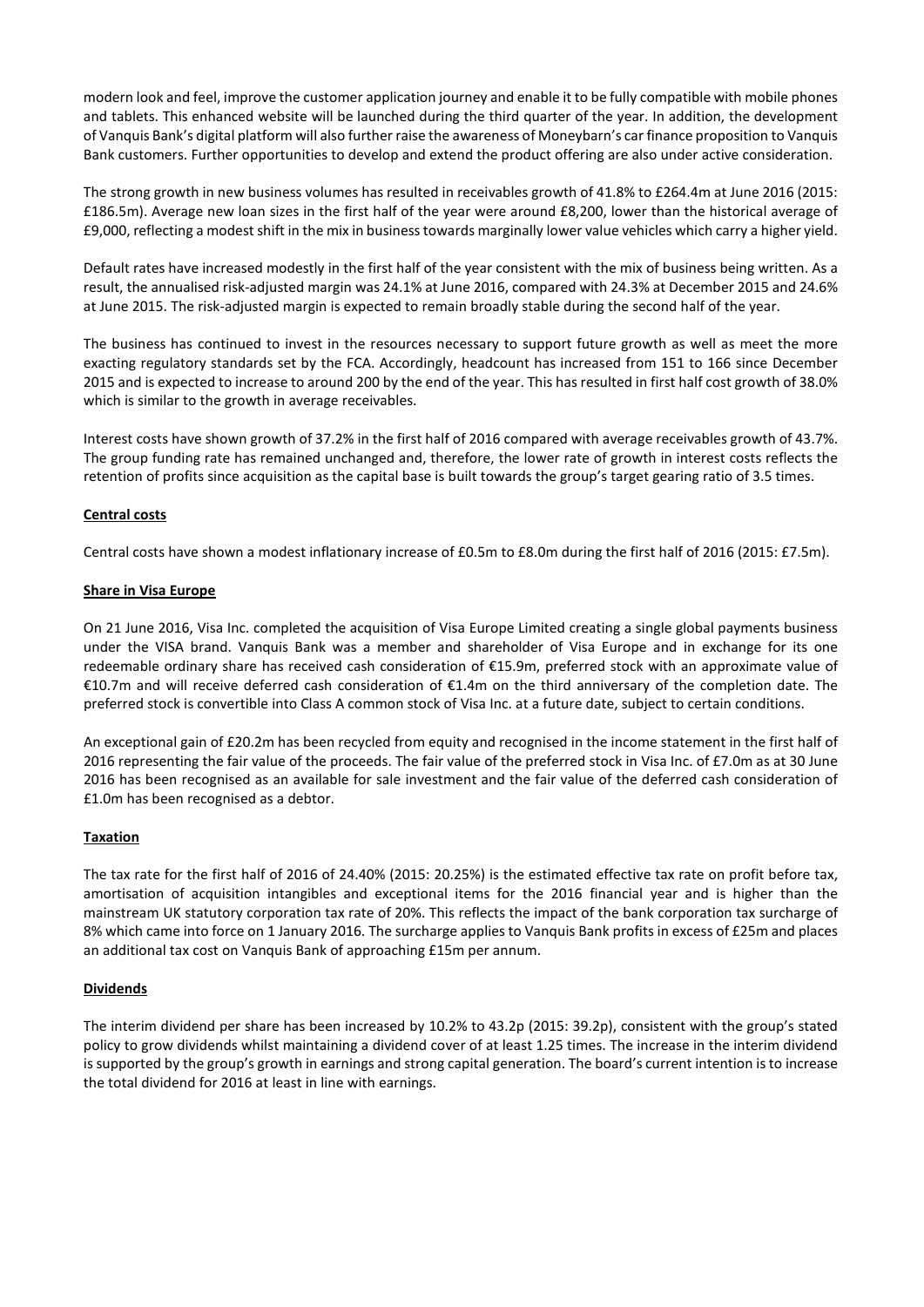# **Funding and capital**

The group's funding and liquidity positions are strong and diverse, including access to retail deposits within Vanquis Bank. Gearing of 2.3 times (2015: 2.4 times) compares with a banking covenant limit of 5.0 times. The reduction over the last 12 months reflects strong capital generation together with the benefit from the cash proceeds on disposal of the Visa Europe shares.

Headroom on the group's committed facilities as at 30 June 2016 amounts to £162m and, including the additional capacity available for Vanquis Bank to take retail deposits, total funding capacity amounts to £458m. The group's committed debt facilities, together with the retail deposits programme at Vanquis Bank, are sufficient to fund contractual maturities and projected growth in the business until May 2018. In accordance with the group's treasury policies, the group would anticipate renewing its £382.5m revolving syndicated bank facility at least 12 months in advance of its May 2018 maturity date.

At the end of June, Vanquis Bank had taken £719.3m of retail deposits (56% of Vanquis Bank's UK receivables), up from £645.4m at 30 June 2015 (56% of Vanquis Bank's UK receivables), with additional retail deposits capacity of £296m, representing the remaining outstanding balance on the intercompany loan with Provident Financial. Due to the high level of committed debt funding, the flow of new funds from the retail deposits programme has been managed to relatively modest levels during the first half of 2016 through appropriate pricing. However, retail deposit volumes are expected to increase during the second half of the year.

The group's funding rate during the first half of 2016 was 5.7%, down from 6.1% in the first half of 2015. This reflects a lower average blended rate on retail deposits, the lower rate on the 2015 retail bond and a lower average rate on the group's syndicated bank facilities. The group's funding rate is expected to moderate to around 5% for 2016 as a whole.

The group's credit rating from Fitch Ratings was reviewed in June 2016 and remains unchanged at BBB with a stable outlook.

The group continues to be highly capital generative. In the 12 months to 30 June 2016, the group generated capital of £248.8m (2015: £169.8m) compared with dividends declared of £180.7m (2015: £148.9m).

The group maintains a strong capital position and, as at 30 June 2016, the common equity tier one ratio and leverage ratio of the group were 21.3% (2015: 21.1%) and 16.5% (2015: 16.3%) respectively.

# **Regulation**

# **Transfer of regulation to the FCA**

The FCA regulation of the consumer credit industry commenced on 1 April 2014. CCD and Moneybarn obtained interim permissions under the new regime and submitted their applications for full authorisation prior to the 31 May 2015 deadline. Vanquis Bank, which was already an authorised firm, submitted its application for a variation of permissions in December 2014.

During the first half of 2016, Vanquis Bank's change of permission was approved by the FCA and Moneybarn received its full authorisation. CCD continues to operate under an interim permission awaiting full authorisation, consistent with the other sizeable firms operating in the home credit market. Whilst the outcome of the regulator's process of reviewing applications carries some inherent uncertainties, CCD continues to have a constructive dialogue with the FCA and the process is approaching its conclusion.

# **FCA credit card review**

In November 2015, the FCA published interim findings from its market-wide study of the UK credit card industry. The study primarily focused on: (i) the extent to which consumers drive effective competition through shopping around and switching products; (ii) how firms recover their costs across different cardholder groups and the impact of this on the market; and (iii) the extent of unaffordable credit card debt.

Overall, the FCA found that competition is working fairly well for consumers in the credit card market and that they were not minded to impose a cap on the total cost of credit or increase minimum repayments. They are, however, considering a number of remedies to promote shopping around and switching and to address affordability. In respect of affordability,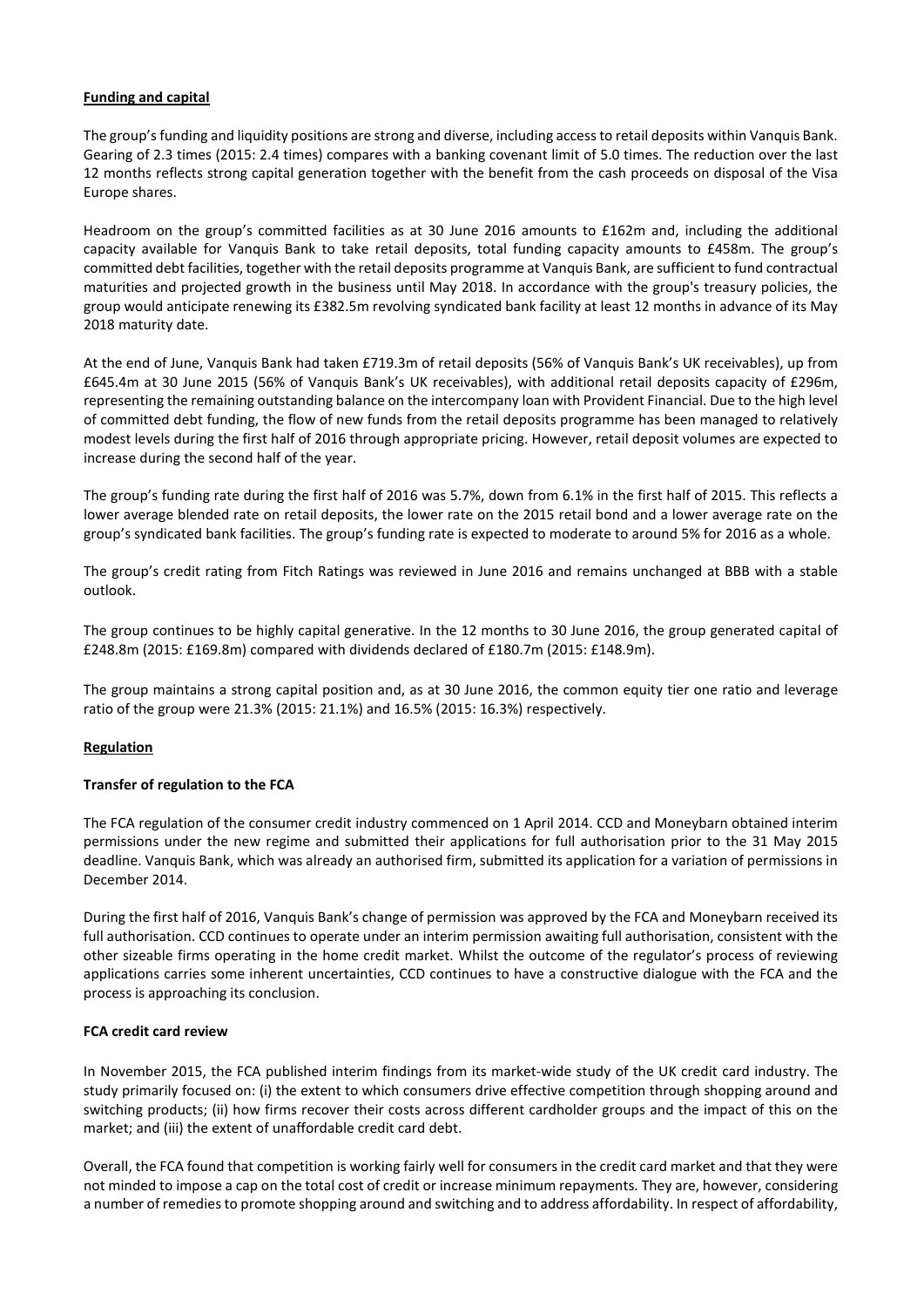the FCA is considering increased disclosures to promote the faster repayment of debt, the requirement for customers to opt in to credit line increases and overlimit transactions and the faster intervention of forbearance measures prior to default. There is not currently expected to be a material impact to Vanquis Bank. The final report from the FCA is due in the third quarter of 2016.

# **Principal risks and uncertainties**

The principal risks and uncertainties affecting the group remain largely unchanged from 31 December 2015 and comprise the following risks: conduct; responsible lending; agent/customer relationship; UK regulation; EU regulation; credit; home credit collections; competition; new initiatives; change management; publicity and political; information security; supplier; IT change management; capital; liquidity; pension; tax; remuneration; recruitment and retention; and selfemployment status. A full assessment of the risks and uncertainties, together with the controls and processes which are in place to monitor and mitigate the risks where possible, are set out on pages 62 to 65 of the 2015 Annual Report & Financial Statements which is available on the company's website, www.providentfinancial.com.

The most relevant risks and uncertainties for the remaining six months of the 2016 financial year are in respect of UK regulation. An update on the more important UK regulatory developments affecting the group is set out in the regulation section of this report.

The UK's EU referendum on 23 June has resulted in a decision to leave the EU (Brexit). Brexit has had a significant impact on capital markets. Most economists and market commentators now predict a period of instability in the UK economy over the near term which is likely to result in weak GDP growth and may result in increased unemployment and inflation in the UK economy. Whilst the emergence of such changes is unlikely to have a significant impact on the group through the remainder of 2016, they may have an impact on trading performance during 2017 if of sufficient magnitude. Based on the trends experienced during the last downturn in the UK economy between 2008 and 2010, rising unemployment may result in some increase in impairment in Vanquis Bank and Moneybarn and inflationary conditions may result in weaker demand in the home credit business. Wholesale debt markets may also experience disruption in a weak UK economy.

Despite the potential second order risks of Brexit, the group has proven resilient during previous economic downturns due to the specialist business models deployed by its divisions which are tailored to serving non-standard customers. Vanquis Bank demonstrated during the last downturn that it is considerably less sensitive to changes in the employment market than mainstream card issuers, maintaining its target risk-adjusted margin of 30%, despite a modest increase in impairment. Moneybarn experiences low default rates and has recourse to the vehicle in the event of default. Its robust risk-adjusted margin is capable of absorbing an increase in impairment during a period of rising unemployment. The home credit business has been repositioned since the last downturn with a significant tightening of underwriting, the standardisation of arrears practices through the implementation of technology and a focus on serving good-quality existing customers. The business is, therefore, in a strengthened position to manage the impact of significant increases in inflation such as those experienced on food, fuel and utility bills during 2011 to 2013 which reduced demand and resulted in an increase in impairment. The group's funding position is strong, with significant headroom on committed facilities and a diverse range of funding sources, including retail deposits which is a valuable source of funds, particularly when wholesale debt markets are weak. It is also possible that the group's addressable customer base may increase during a downturn as prime and other wholesale funded non-standard lenders may reduce risk appetite or experience funding constraints.

# **Related party transactions**

There have been no changes in the nature of the related party transactions as described in note 29 to the 2015 Annual Report & Financial Statements and there have been no new related party transactions which have had a material effect on the financial position or performance of the group in the six months ended 30 June 2016.

# **Outlook**

Vanquis Bank will continue to generate good growth and margins through 2016 and beyond by developing the excellent pipeline of opportunities to further increase its reach into the underserved, non-standard UK credit card market. Within CCD, the repositioned home credit business is now growing its receivables book and Satsuma is in a position to move to the next stage of its development which will include broadening its product proposition during the second half of 2016. Moneybarn's growth is running ahead of plan.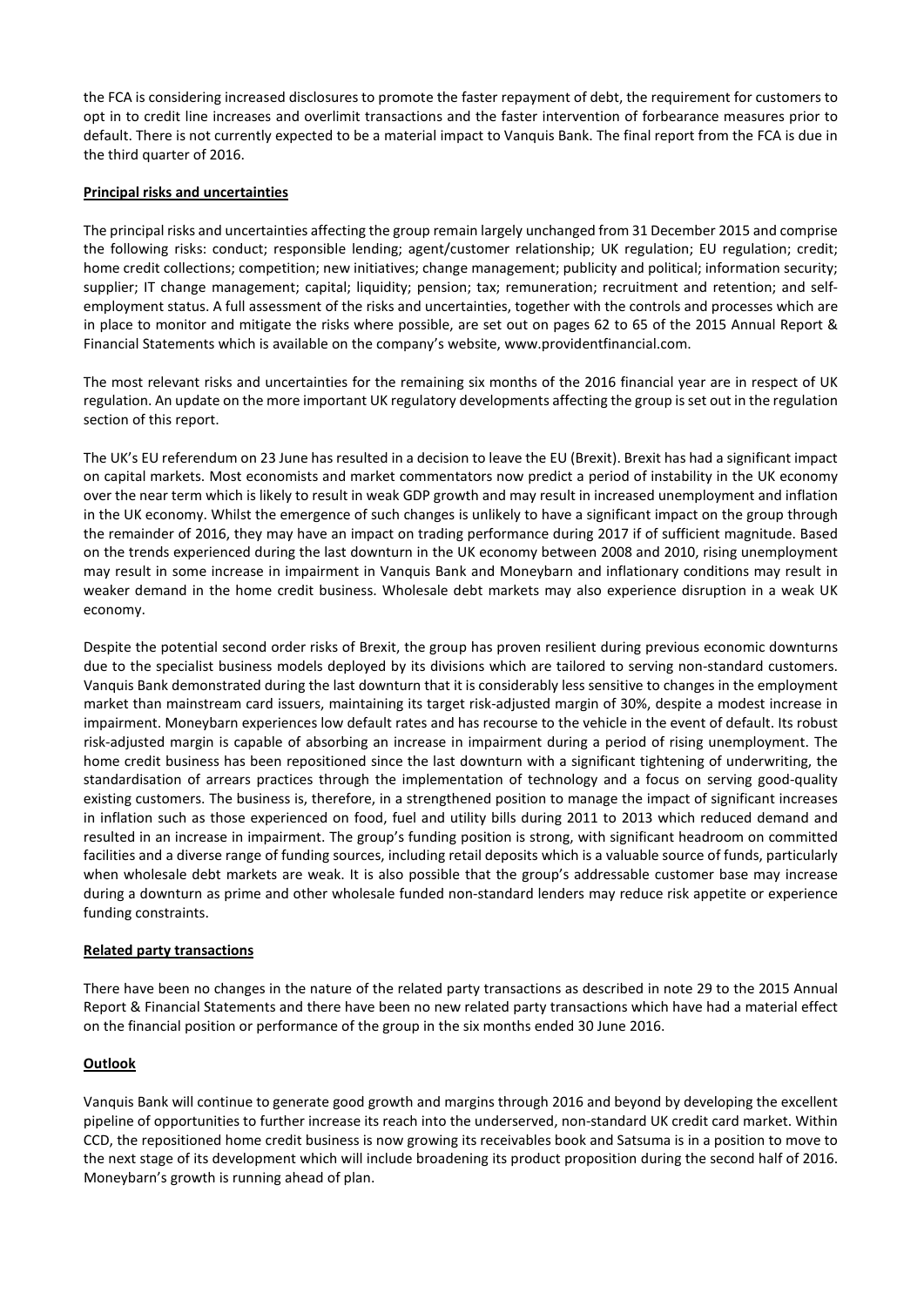The group's funding capacity and liquidity positions are strong, allowing it to meet contractual debt maturities and fund its internal growth plans through to May 2018.

The group has produced a sound set of interim results and credit quality in all three businesses is good. This, together with the strong start to the second half, provides the basis for delivering good-quality growth for 2016 as a whole.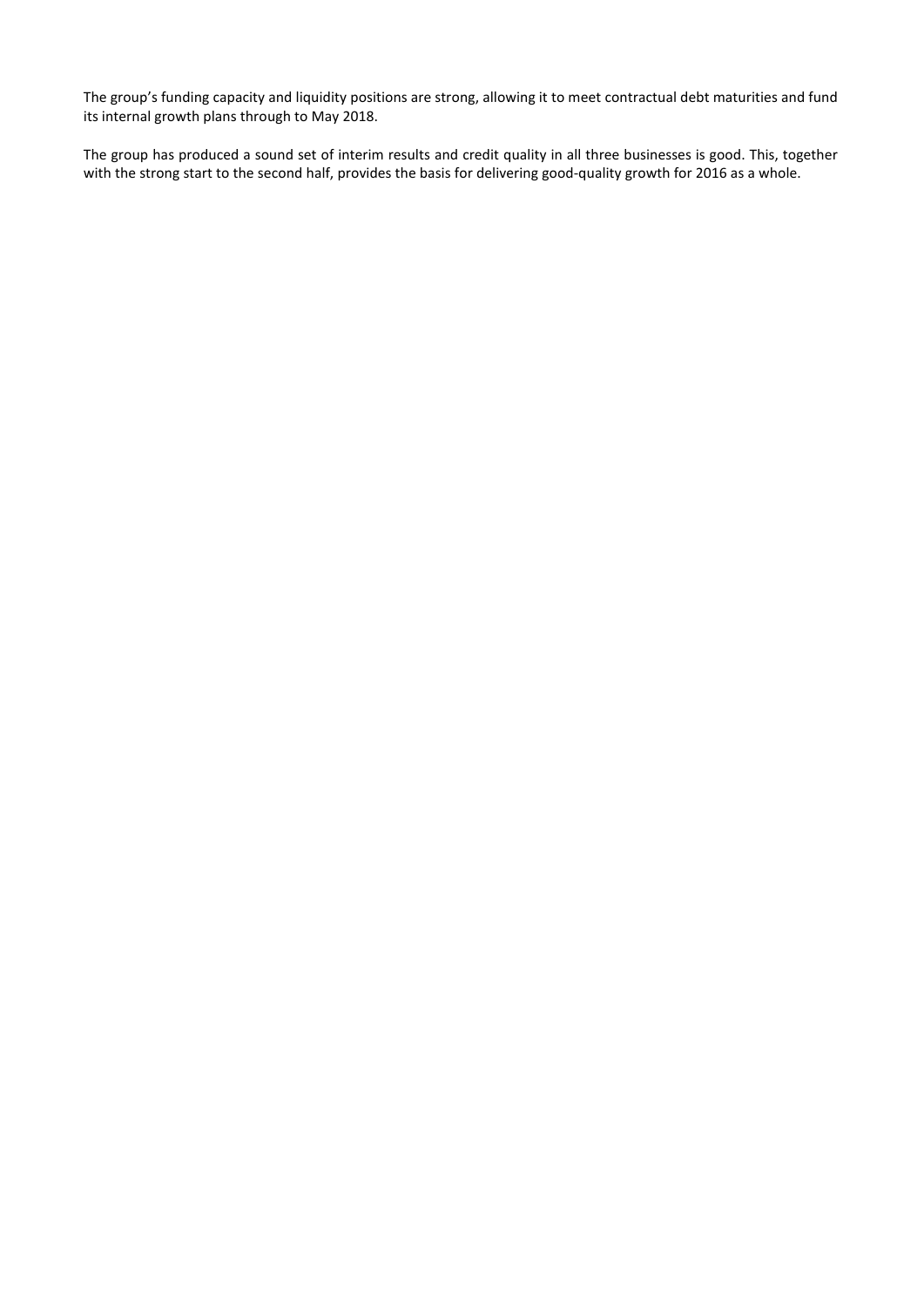# **Unaudited condensed interim financial statements**

#### **Consolidated income statement**

|                                                                                       |      | Six months ended 30 June |         |  |
|---------------------------------------------------------------------------------------|------|--------------------------|---------|--|
|                                                                                       | Note | 2016                     | 2015    |  |
|                                                                                       |      | £m                       | £m      |  |
| Revenue                                                                               | 4    | 571.6                    | 555.3   |  |
| Finance costs                                                                         |      | (39.9)                   | (40.6)  |  |
| <b>Operating costs</b>                                                                |      | (228.9)                  | (242.7) |  |
| Administrative costs                                                                  |      | (137.4)                  | (160.9) |  |
| <b>Total costs</b>                                                                    |      | (406.2)                  | (444.2) |  |
| <b>Profit before taxation</b>                                                         | 4    | 165.4                    | 111.1   |  |
| Profit before taxation, amortisation of acquisition intangibles and exceptional items | 4    | 148.9                    | 126.6   |  |
| Amortisation of acquisition intangibles                                               | 4    | (3.7)                    | (3.7)   |  |
| <b>Exceptional items</b>                                                              | 4    | 20.2                     | (11.8)  |  |
| Tax charge                                                                            | 5    | (41.2)                   | (22.5)  |  |
| Profit for the period attributable to equity shareholders                             |      | 124.2                    | 88.6    |  |

All of the above activities relate to continuing operations.

# **Consolidated statement of comprehensive income**

|                                                                          |             | Six months ended 30 June |        |
|--------------------------------------------------------------------------|-------------|--------------------------|--------|
|                                                                          | <b>Note</b> | 2016                     | 2015   |
|                                                                          |             | £m                       | £m     |
| Profit for the period attributable to equity shareholders                |             | 124.2                    | 88.6   |
| Other comprehensive income:                                              |             |                          |        |
| - fair value movements on cash flow hedges                               |             | (0.2)                    | 2.9    |
| - actuarial movements on retirement benefit asset                        | 9           | 33.4                     | (44.7) |
| - fair value movement in available for sale investment                   | 10          | 2.7                      |        |
| - gain on available for sale investment recycled to the income statement | 10          | (20.2)                   |        |
| - exchange differences on translation of foreign operations              |             | (0.7)                    | 0.4    |
| - tax on items taken directly to other comprehensive income              |             | (1.2)                    | 8.3    |
| Other comprehensive income for the period                                |             | 13.8                     | (33.1) |
| Total comprehensive income for the period                                |             | 138.0                    | 55.5   |
|                                                                          |             |                          |        |

# **Earnings per share**

|         |      | Six months ended 30 June |       |  |
|---------|------|--------------------------|-------|--|
|         | Note | 2016                     | 2015  |  |
|         |      | pence                    | pence |  |
| Basic   | b    | 86.0                     | 61.8  |  |
| Diluted | b    | 84.8                     | 60.9  |  |
|         |      |                          |       |  |

## **Dividends per share**

|                     | Six months ended 30 June |       |  |
|---------------------|--------------------------|-------|--|
|                     | 2016                     | 2015  |  |
|                     | pence                    | pence |  |
| Interim dividend    | 43.2                     | 39.2  |  |
| Paid in the period* | 80.9                     | 63.9  |  |

\* The total cost of dividends paid in the period was £117.8m (2015: £92.3m).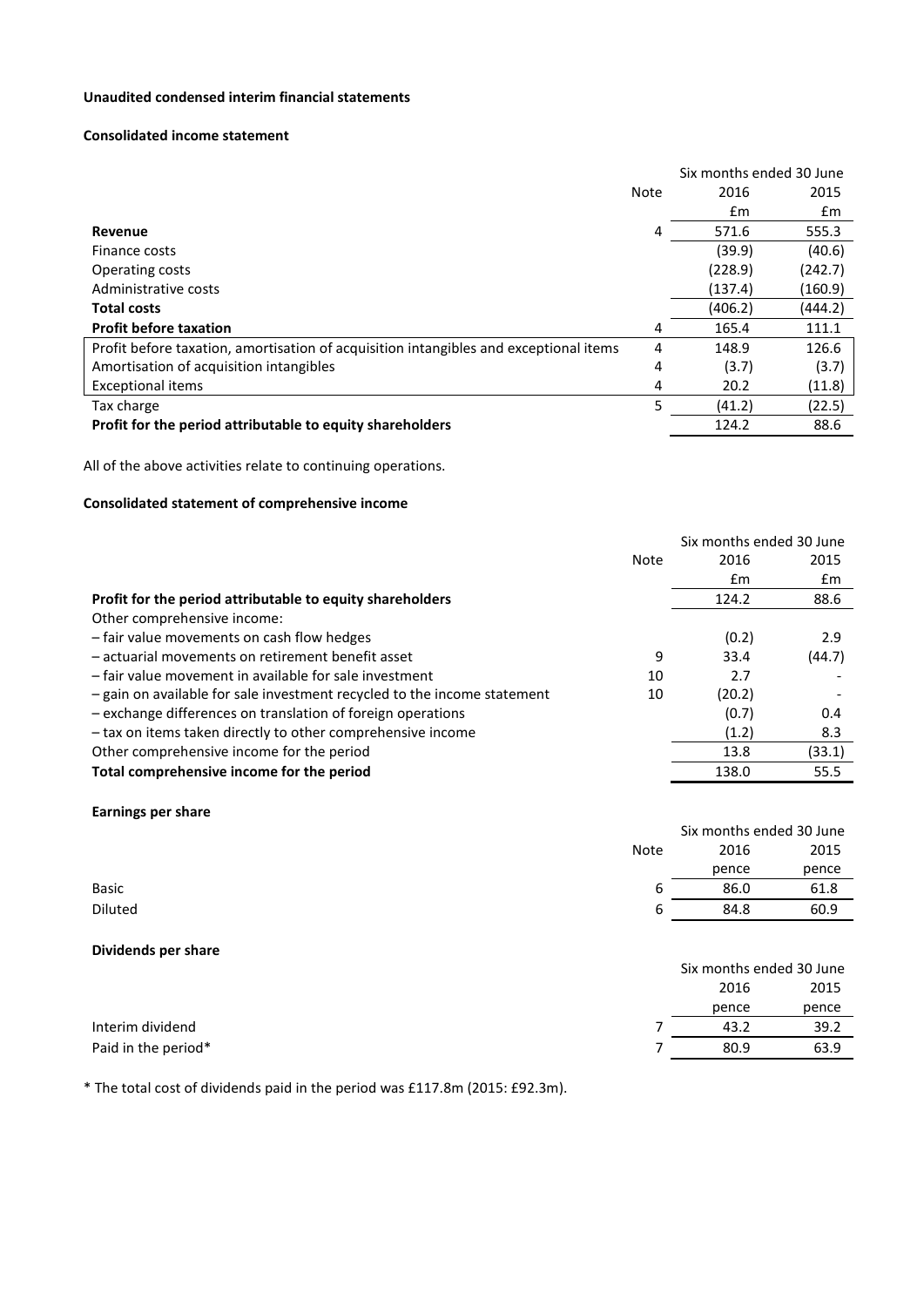# **Consolidated balance sheet**

|                                     |      | 30 June    | 31 December | 30 June   |
|-------------------------------------|------|------------|-------------|-----------|
|                                     | Note | 2016       | 2015        | 2015      |
|                                     |      | Em         | £m          | £m        |
| <b>ASSETS</b>                       |      |            |             |           |
| <b>Non-current assets</b>           |      |            |             |           |
| Goodwill                            |      | 71.2       | 71.2        | 71.2      |
| Other intangible assets             |      | 83.4       | 85.2        | 84.4      |
| Property, plant and equipment       |      | 29.4       | 29.5        | 28.2      |
| Financial assets:                   |      |            |             |           |
| - amounts receivable from customers | 8    | 259.4      | 218.0       | 185.1     |
| Retirement benefit asset            | 9    | 100.8      | 62.3        | 17.5      |
|                                     |      | 544.2      | 466.2       | 386.4     |
| <b>Current assets</b>               |      |            |             |           |
| Financial assets:                   |      |            |             |           |
| - available for sale investment     | 10   | 7.0        | 17.5        |           |
| - amounts receivable from customers | 8    | 1,796.4    | 1,798.7     | 1,646.2   |
| - derivative financial instruments  | 12   |            |             | 0.4       |
| - cash and cash equivalents         |      | 165.4      | 153.4       | 148.9     |
| - trade and other receivables       |      | 49.0       | 32.4        | 50.5      |
|                                     |      | 2,017.8    | 2,002.0     | 1,846.0   |
| <b>Total assets</b>                 | 4    | 2,562.0    | 2,468.2     | 2,232.4   |
| <b>LIABILITIES</b>                  |      |            |             |           |
| <b>Current liabilities</b>          |      |            |             |           |
| <b>Financial liabilities:</b>       |      |            |             |           |
| - bank and other borrowings         |      | (245.0)    | (253.4)     | (148.2)   |
| - trade and other payables          |      | (117.7)    | (98.3)      | (103.8)   |
| <b>Current tax liabilities</b>      |      | (64.8)     | (50.5)      | (41.4)    |
|                                     |      | (427.5)    | (402.2)     | (293.4)   |
| <b>Non-current liabilities</b>      |      |            |             |           |
| <b>Financial liabilities:</b>       |      |            |             |           |
| - bank and other borrowings         |      | (1, 382.4) | (1, 342.8)  | (1,350.5) |
| - derivative financial instruments  | 12   | (0.8)      | (0.6)       | (1.7)     |
| Deferred tax liabilities            |      | (16.9)     | (14.9)      | (4.7)     |
|                                     |      | (1,400.1)  | (1, 358.3)  | (1,356.9) |
| <b>Total liabilities</b>            |      | (1,827.6)  | (1,760.5)   | (1,650.3) |
|                                     |      | 734.4      | 707.7       | 582.1     |
| <b>NET ASSETS</b>                   | 4    |            |             |           |
| <b>SHAREHOLDERS' EQUITY</b>         |      |            |             |           |
| Share capital                       |      | 30.6       | 30.5        | 30.5      |
| Share premium                       |      | 271.2      | 270.7       | 268.7     |
| Other reserves                      |      | 20.1       | 35.6        | 17.7      |
| Retained earnings                   |      | 412.5      | 370.9       | 265.2     |
| <b>TOTAL EQUITY</b>                 |      | 734.4      | 707.7       | 582.1     |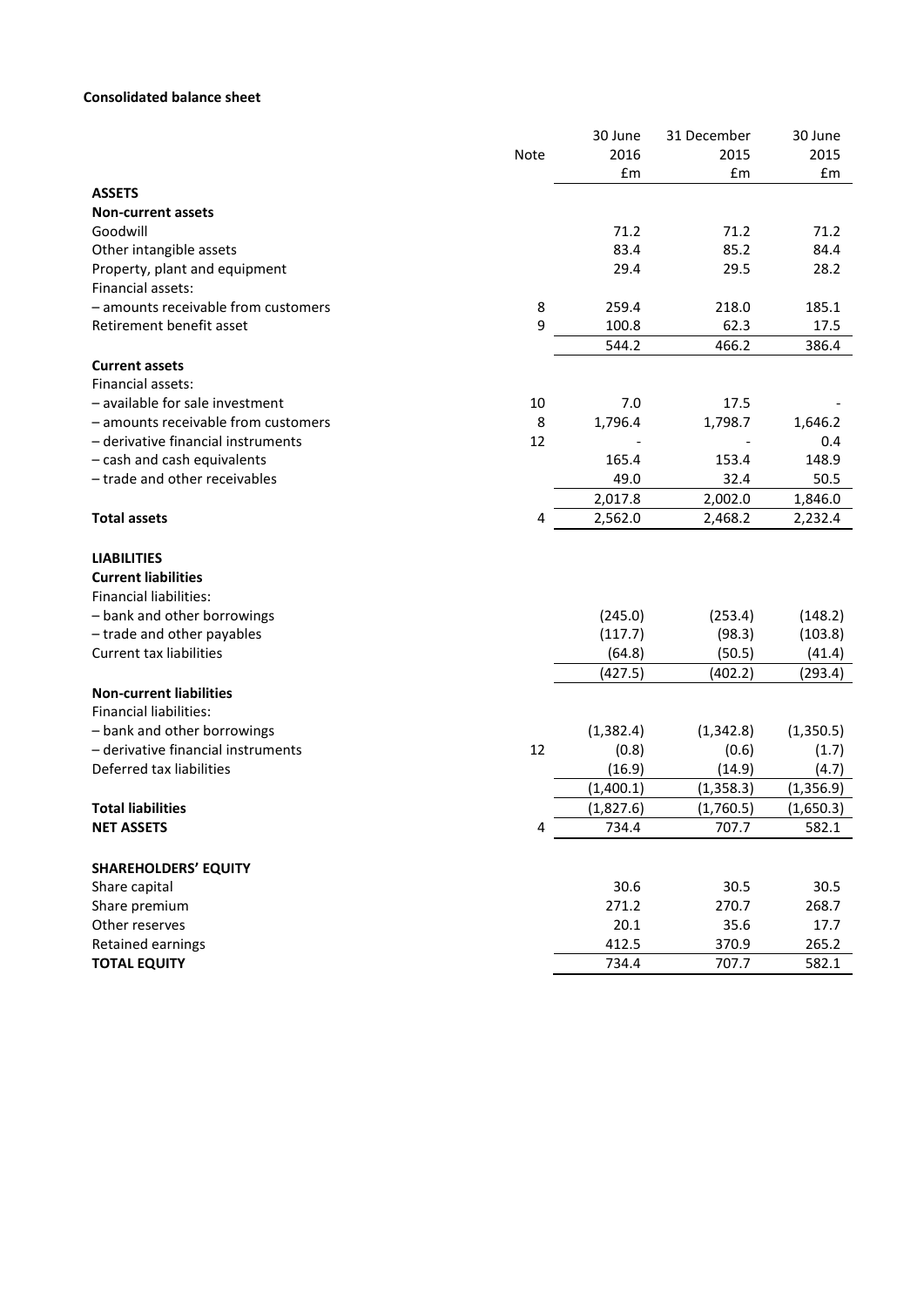# **Consolidated statement of changes in shareholders' equity**

|                                                             | Share                        | Share                    | Other                    | Retained                 |         |
|-------------------------------------------------------------|------------------------------|--------------------------|--------------------------|--------------------------|---------|
|                                                             | capital                      | premium                  | reserves                 | earnings                 | Total   |
|                                                             | £m                           | £m                       | £m                       | £m                       | £m      |
| At 1 January 2015                                           | 30.3                         | 268.3                    | 19.0                     | 295.4                    | 613.0   |
| Profit for the period                                       | $\frac{1}{2}$                | $\overline{\phantom{0}}$ | $\overline{a}$           | 88.6                     | 88.6    |
| Other comprehensive income:                                 |                              |                          |                          |                          |         |
| - fair value movements on cash flow hedges                  |                              |                          | 2.9                      |                          | 2.9     |
| - actuarial movements on retirement benefit asset (note 9)  |                              |                          |                          | (44.7)                   | (44.7)  |
| - exchange differences on translation of foreign operations |                              |                          |                          | 0.4                      | 0.4     |
| - tax on items taken directly to other comprehensive income |                              |                          | (0.6)                    | 8.9                      | 8.3     |
| Other comprehensive income for the period                   | $\qquad \qquad \blacksquare$ | $\overline{\phantom{a}}$ | 2.3                      | (35.4)                   | (33.1)  |
| Total comprehensive income for the period                   | $\overline{\phantom{a}}$     | $\overline{\phantom{a}}$ | 2.3                      | 53.2                     | 55.5    |
| Transactions with owners:                                   |                              |                          |                          |                          |         |
| - issue of share capital                                    | 0.2                          | 0.4                      |                          |                          | 0.6     |
| - purchase of own shares                                    |                              |                          | (0.2)                    | $\overline{\phantom{0}}$ | (0.2)   |
| - transfer of own shares on vesting of share awards         |                              |                          | 0.2                      | (0.2)                    |         |
| - share-based payment charge                                |                              |                          | 5.5                      |                          | 5.5     |
| - transfer of share-based payment reserve                   |                              |                          | (9.1)                    | 9.1                      |         |
| - dividends (note 7)                                        |                              |                          |                          | (92.3)                   | (92.3)  |
| At 30 June and 1 July 2015                                  | 30.5                         | 268.7                    | 17.7                     | 265.2                    | 582.1   |
| Profit for the period                                       | $\overline{a}$               | $\qquad \qquad -$        |                          | 129.6                    | 129.6   |
| Other comprehensive income:                                 |                              |                          |                          |                          |         |
| - fair value movements on cash flow hedges                  |                              |                          | 0.7                      |                          | 0.7     |
| - actuarial movements on retirement benefit asset           |                              |                          |                          | 39.0                     | 39.0    |
| - fair value movement in available for sale investment      |                              |                          | 17.5                     |                          | 17.5    |
| - exchange differences on translation of foreign operations |                              |                          |                          | 0.3                      | 0.3     |
| - tax on items taken directly to other comprehensive income |                              |                          | (3.9)                    | (7.7)                    | (11.6)  |
| - impact of change in UK tax rate                           | $\overline{\phantom{a}}$     | -                        | (1.1)                    | 0.9                      | (0.2)   |
| Other comprehensive income for the period                   | $\overline{\phantom{a}}$     | $\overline{\phantom{a}}$ | 13.2                     | 32.5                     | 45.7    |
| Total comprehensive income for the period                   | $\overline{\phantom{a}}$     |                          | 13.2                     | 162.1                    | 175.3   |
| Transactions with owners:                                   |                              |                          |                          |                          |         |
| - issue of share capital                                    |                              | 2.0                      |                          |                          | 2.0     |
| - purchase of own shares                                    |                              |                          | (0.1)                    |                          | (0.1)   |
| - transfer of own shares on vesting of share awards         |                              |                          | (0.1)                    | 0.1                      |         |
| - share-based payment charge                                |                              |                          | 5.0                      |                          | 5.0     |
| - transfer of share-based payment reserve                   |                              |                          | (0.1)                    | 0.1                      |         |
| - dividends (note 7)                                        |                              |                          | $\overline{\phantom{a}}$ | (56.6)                   | (56.6)  |
| At 31 December 2015 and 1 January 2016                      | 30.5                         | 270.7                    | 35.6                     | 370.9                    | 707.7   |
| Profit for the period                                       | $\overline{\phantom{a}}$     | $\overline{\phantom{a}}$ | $\qquad \qquad -$        | 124.2                    | 124.2   |
| - fair value movements on cash flow hedges                  |                              | $\overline{\phantom{0}}$ | (0.2)                    | $\overline{\phantom{0}}$ | (0.2)   |
| - actuarial movements on retirement benefit asset (note 9)  |                              |                          |                          | 33.4                     | 33.4    |
| - fair value movement in available for sale investment      |                              |                          | 2.7                      |                          | 2.7     |
| - gain on available for sale investment recycled to the     |                              |                          |                          |                          |         |
| income statement (note 10)                                  |                              |                          | (20.2)                   |                          | (20.2)  |
| - exchange differences on translation of foreign operations |                              |                          |                          | (0.7)                    | (0.7)   |
| - tax on items taken directly to other comprehensive income |                              |                          | 4.8                      | (6.0)                    | (1.2)   |
| Other comprehensive income for the period                   |                              | $\qquad \qquad -$        | (12.9)                   | 26.7                     | 13.8    |
| Total comprehensive income for the period                   | $\overline{a}$               | -                        | (12.9)                   | 150.9                    | 138.0   |
| Transactions with owners:                                   |                              |                          |                          |                          |         |
| - issue of share capital                                    | 0.1                          | 0.5                      |                          |                          | 0.6     |
| - purchase of own shares                                    |                              |                          | (0.1)                    |                          | (0.1)   |
| - transfer of own shares on vesting of share awards         |                              |                          | 0.1                      | (0.1)                    |         |
| - share-based payment charge                                |                              |                          | 6.0                      |                          | 6.0     |
| - transfer of share-based payment reserve                   |                              |                          | (8.6)                    | 8.6                      |         |
| - dividends (note 7)                                        |                              |                          | $\overline{\phantom{a}}$ | (117.8)                  | (117.8) |
| At 30 June 2016                                             | 30.6                         | 271.2                    | 20.1                     | 412.5                    | 734.4   |
|                                                             |                              |                          |                          |                          |         |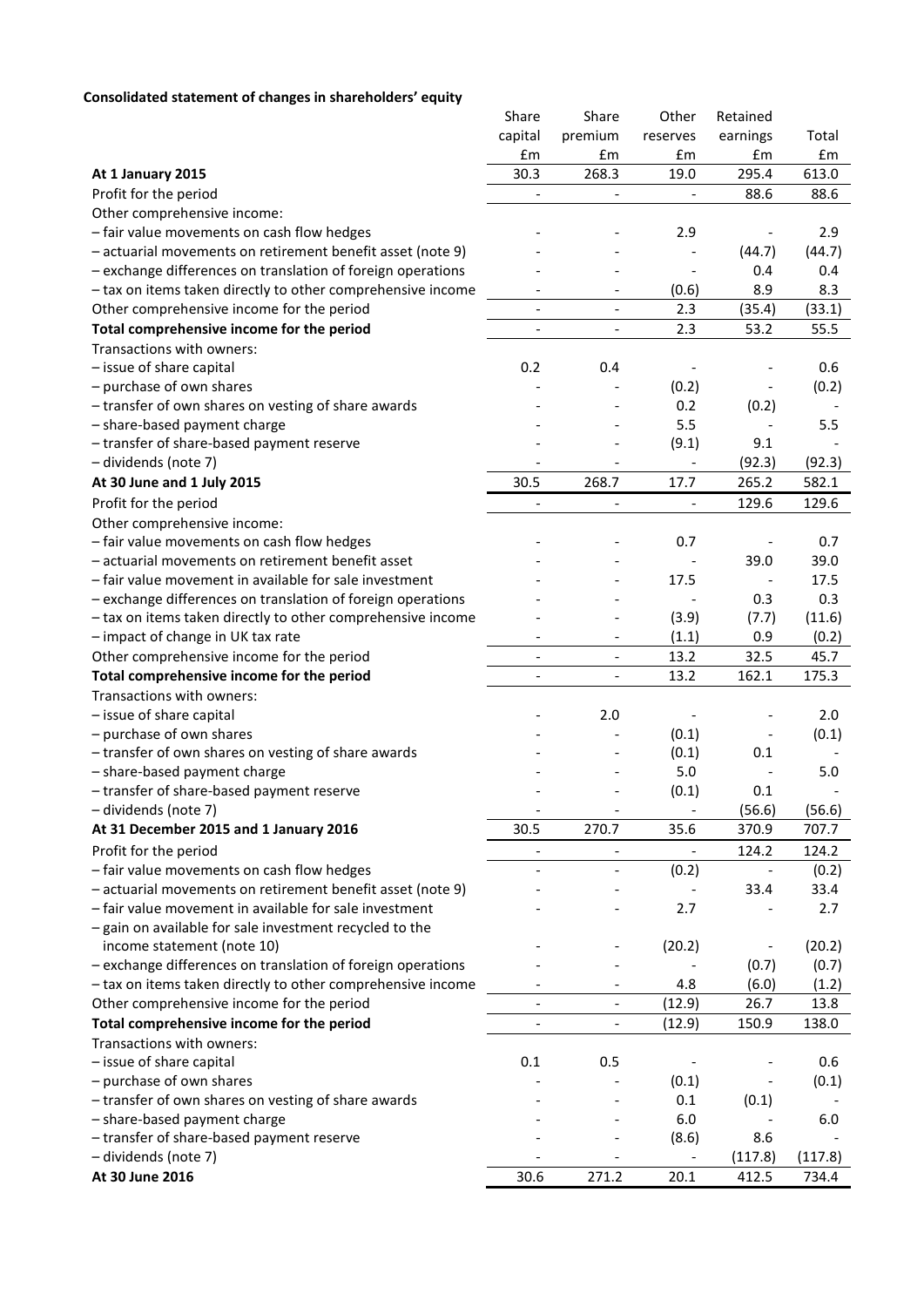# **Consolidated statement of cash flows**

|                                                                  |                | Six months ended 30 June |         |
|------------------------------------------------------------------|----------------|--------------------------|---------|
|                                                                  | <b>Note</b>    | 2016                     | 2015    |
|                                                                  |                | £m                       | Em      |
| Cash flows from operating activities                             |                |                          |         |
| Cash generated from operations                                   | 11             | 164.0                    | 162.8   |
| Finance costs paid                                               |                | (36.6)                   | (39.9)  |
| Tax paid                                                         |                | (26.1)                   | (22.1)  |
| Net cash generated from operating activities                     |                | 101.3                    | 100.8   |
| Cash flows from investing activities                             |                |                          |         |
| Purchase of intangible assets                                    |                | (5.8)                    | (6.9)   |
| Purchase of property, plant and equipment                        |                | (5.0)                    | (5.0)   |
| Proceeds from disposal of property, plant and equipment          |                | 0.3                      | 0.6     |
| Proceeds from disposal of available for sale investment          | 10             | 12.2                     |         |
| Net cash generated from/(used in) investing activities           |                | 1.7                      | (11.3)  |
| Cash flows from financing activities                             |                |                          |         |
| Proceeds from bank and other borrowings                          |                | 134.7                    | 213.1   |
| Repayment of bank and other borrowings                           |                | (98.2)                   | (205.7) |
| Dividends paid to company shareholders                           | $\overline{7}$ | (117.8)                  | (92.3)  |
| Proceeds from issue of share capital                             |                | 0.6                      | 0.6     |
| Purchase of own shares                                           |                | (0.1)                    | (0.2)   |
| Net cash used in financing activities                            |                | (80.8)                   | (84.5)  |
| Net increase in cash, cash equivalents and overdrafts            |                | 22.2                     | 5.0     |
| Cash, cash equivalents and overdrafts at beginning of period     |                | 139.3                    | 140.7   |
| Cash, cash equivalents and overdrafts at end of period           |                | 161.5                    | 145.7   |
| Cash, cash equivalents and overdrafts at end of period comprise: |                |                          |         |
| Cash at bank and in hand                                         |                | 165.4                    | 148.9   |
| Overdrafts (held in bank and other borrowings)                   |                | (3.9)                    | (3.2)   |
| Total cash, cash equivalents and overdrafts                      |                | 161.5                    | 145.7   |

Cash at bank and in hand includes £141.1m (2015: £118.0m) in respect of the liquid assets buffer, including other liquidity resources, held by Vanquis Bank in accordance with the PRA's liquidity regime. This buffer is not available to finance the group's day-to-day operations.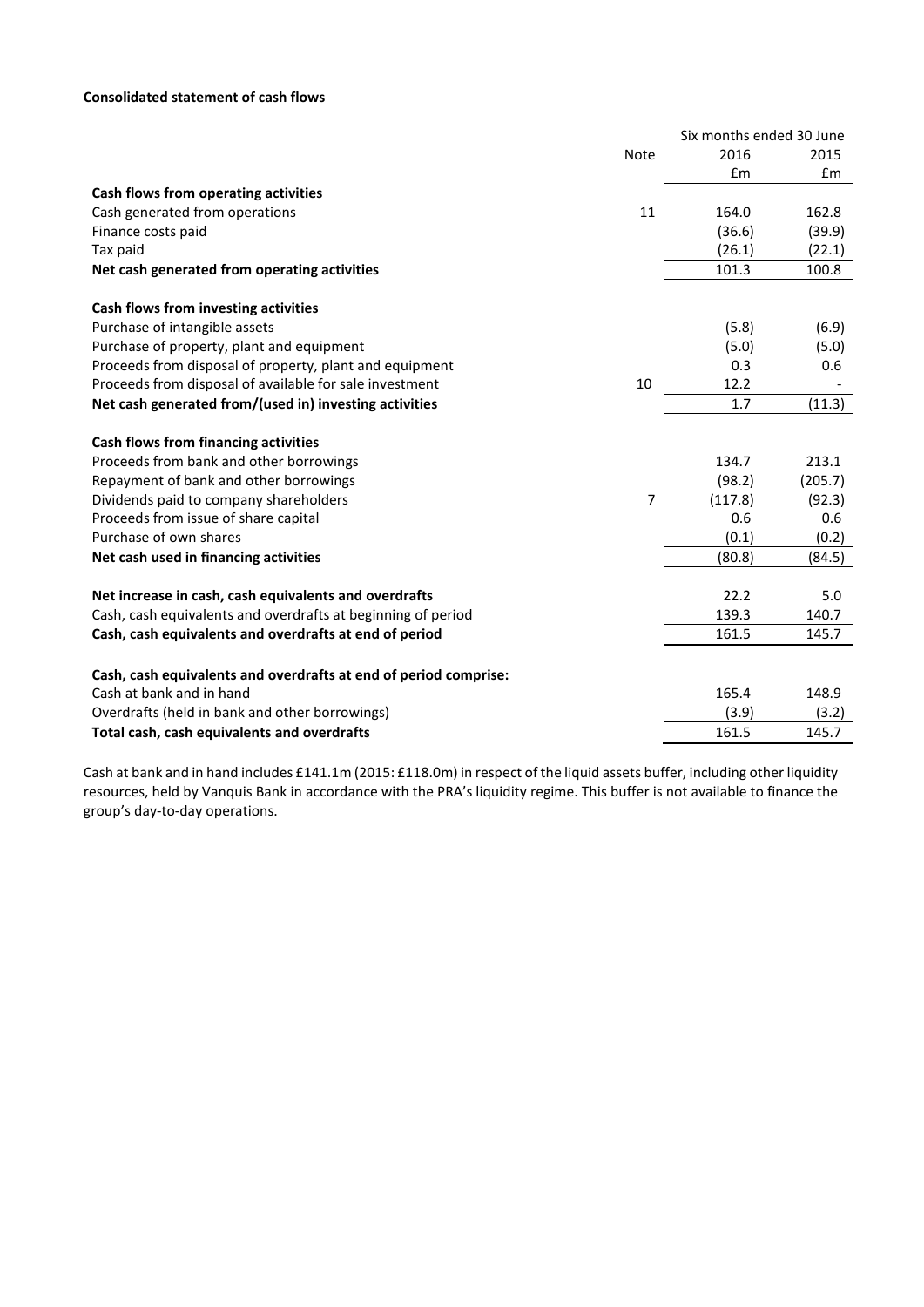# **Notes to the unaudited condensed interim financial statements**

# **1**. **General information**

The company is a public limited company, incorporated and domiciled in the UK. The address of its registered office is No. 1 Godwin Street, Bradford, BD1 2SU.

The company is listed on the London Stock Exchange.

The unaudited condensed interim financial statements do not constitute the statutory financial statements of the group within the meaning of section 434 of the Companies Act 2006. The statutory financial statements for the year ended 31 December 2015 were approved by the board of directors on 23 February 2016 and have been delivered to the Registrar of Companies. The report of the auditors on those financial statements was unqualified, did not draw attention to any matters by way of emphasis and did not contain any statement under section 498(2) or (3) of the Companies Act 2006.

The unaudited condensed interim financial statements for the six months ended 30 June 2016 have been reviewed, not audited, and were approved by the board of directors on 26 July 2016.

# **2. Basis of preparation**

The unaudited condensed interim financial statements for the six months ended 30 June 2016 have been prepared in accordance with IAS 34 'Interim Financial Reporting' as adopted by the European Union. The unaudited condensed interim financial statements should be read in conjunction with the statutory financial statements for the year ended 31 December 2015 which have been prepared in accordance with International Financial Reporting Standards (IFRS) as adopted by the European Union.

The directors have reviewed the group's budgets, plans and cash flow forecasts for 2016 and 2017 together with outline projections for the three subsequent years. Based on this review, they are satisfied that the group has adequate resources to continue to operate for the foreseeable future. For this reason, the directors continue to adopt the going concern basis in preparing the unaudited condensed interim financial statements.

# **3. Accounting policies**

The accounting policies applied in preparing the unaudited condensed interim financial statements are consistent with those used in preparing the statutory financial statements for the year ended 31 December 2015.

Taxes on profits in interim periods are accrued using the tax rate that will be applicable to expected total annual profits.

New and amended standards and interpretations need to be adopted in the first interim financial statements issued after their effective date (or date of early adoption). There are no new IFRSs or IFRICs that are effective for the first time for the six months ended 30 June 2016 which have a material impact on the group.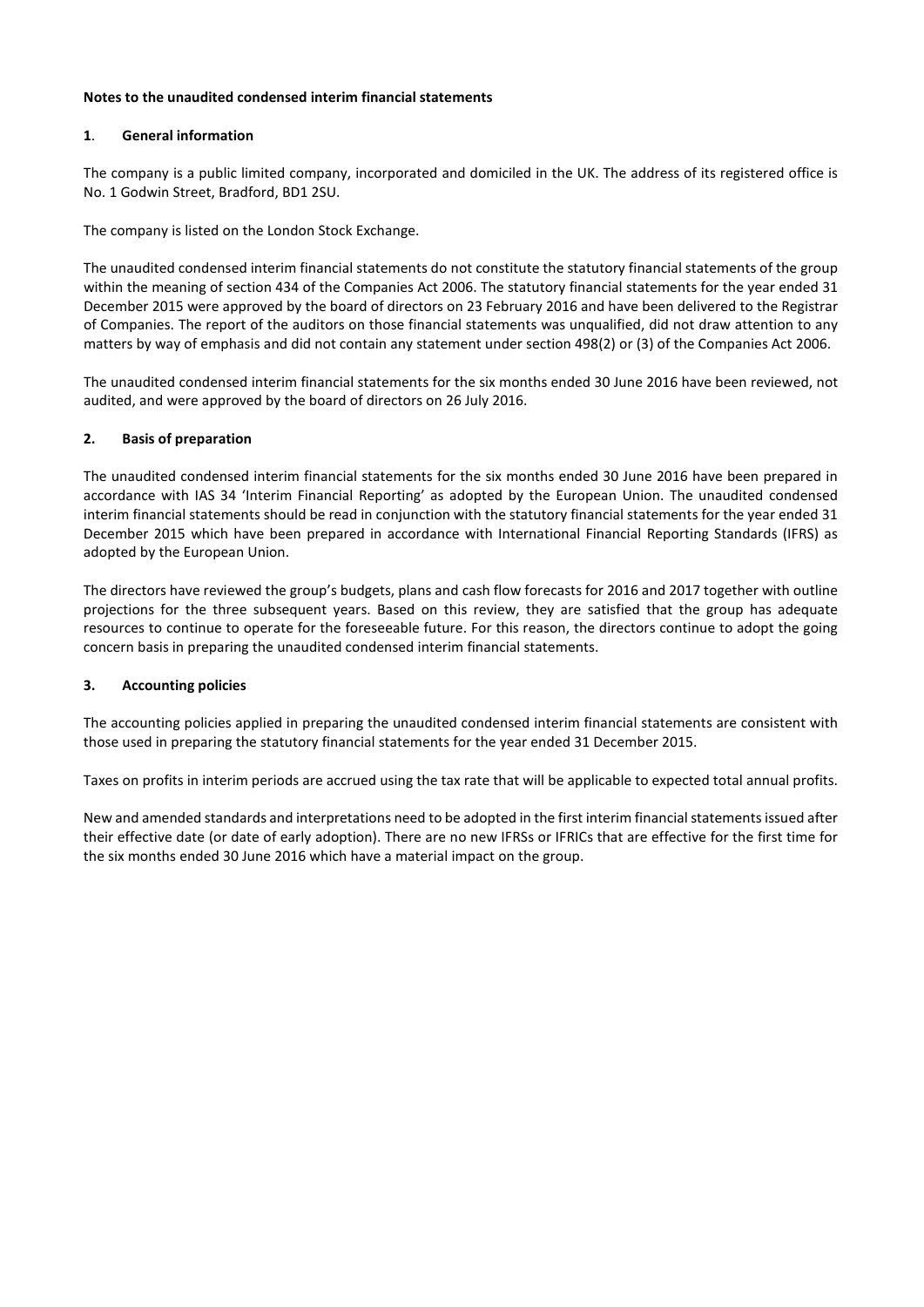# **4. Segment reporting**

|                                                |                              |                          | Profit/(loss) before |                          |  |
|------------------------------------------------|------------------------------|--------------------------|----------------------|--------------------------|--|
|                                                | Revenue                      |                          |                      | taxation                 |  |
|                                                | Six months ended 30 June     |                          |                      | Six months ended 30 June |  |
|                                                | 2016                         | 2015                     | 2016                 | 2015                     |  |
|                                                | £m                           | $\mathsf{fm}$            | £m                   | £m                       |  |
|                                                |                              |                          |                      |                          |  |
| Vanquis Bank                                   | 280.1                        | 262.9                    | 99.8                 | 86.7                     |  |
| <b>CCD</b>                                     | 255.2                        | 268.2                    | 43.5                 | 38.0                     |  |
| Moneybarn                                      | 36.3                         | 24.2                     | 13.6                 | 9.4                      |  |
| Central costs                                  |                              |                          | (8.0)                | (7.5)                    |  |
| Total group before amortisation of acquisition |                              |                          |                      |                          |  |
| intangibles and exceptional items              | 571.6                        | 555.3                    | 148.9                | 126.6                    |  |
| Amortisation of acquisition intangibles        | $\qquad \qquad \blacksquare$ | $\overline{\phantom{0}}$ | (3.7)                | (3.7)                    |  |
| <b>Exceptional items</b>                       |                              |                          | 20.2                 | (11.8)                   |  |
| <b>Total group</b>                             | 571.6                        | 555.3                    | 165.4                | 111.1                    |  |

Acquisition intangibles represent the fair value of the broker relationships of £75.0m which arose on the acquisition of Moneybarn in August 2014. The intangible asset was calculated based on the discounted cash flows associated with Moneybarn's core broker relationships and is being amortised over an estimated useful life of 10 years. The amortisation charge in the first half of 2016 amounted to £3.7m (2015: £3.7m).

An exceptional credit of £20.2m (2015: £nil) has been recognised in the income statement in the first half of 2016 reflecting the gain made on Vanquis Bank's interest in Visa Europe Ltd following its acquisition by Visa Inc. (see note 10). An exceptional cost of £11.8m was recognised in the first half of 2015 in respect of a business restructuring in CCD. The exceptional cost comprised £13.1m of redundancy costs associated with approximately 500 field managers and field administration employees as a result of the ongoing deployment of technology within CCD and an exceptional pension credit of £1.3m associated with those employees made redundant who were part of the group's defined benefit pension scheme (see note 9).

All of the above activities relate to continuing operations.

Revenue between business segments is not significant.

|                          |         | Segment assets |               |               | Net assets    |         |
|--------------------------|---------|----------------|---------------|---------------|---------------|---------|
|                          | 30 June | 31 December    | 30 June       | 30 June       | 31 December   | 30 June |
|                          | 2016    | 2015           | 2015          | 2016          | 2015          | 2015    |
|                          | Em      | $\mathsf{fm}$  | $\mathsf{fm}$ | $\mathsf{fm}$ | $\mathsf{fm}$ | £m      |
|                          |         |                |               |               |               |         |
| Vanquis Bank             | 1.449.6 | 1,423.0        | 1,292.9       | 363.0         | 355.1         | 324.6   |
| <b>CCD</b>               | 577.0   | 597.9          | 562.3         | 138.6         | 134.6         | 140.9   |
| Moneybarn                | 286.2   | 237.4          | 204.5         | 27.7          | 16.3          | 10.8    |
| Central                  | 298.7   | 286.1          | 180.5         | 205.1         | 201.7         | 105.8   |
| Total before intra-group |         |                |               |               |               |         |
| elimination              | 2,611.5 | 2,544.4        | 2,240.2       | 734.4         | 707.7         | 582.1   |
| Intra-group elimination  | (49.5)  | (76.2)         | (7.8)         | ٠             |               |         |
| <b>Total group</b>       | 2,562.0 | 2,468.2        | 2,232.4       | 734.4         | 707.7         | 582.1   |

Segment net assets reflect the statutory basis of the companies forming the group's business segments adjusted to assume repayment of intra-group balances and rebasing of the borrowings of CCD to reflect a borrowings to receivables ratio of 80%. The impact of this is an increase in the notional allocation of group borrowings to CCD of £49.5m (31 December 2015: £76.2m, 30 June 2015: £7.8m) and an increase in the notional cash allocated to central activities of the same amount. The intra-group elimination adjustment removes this notional allocation to state borrowings and cash on a consolidated group basis.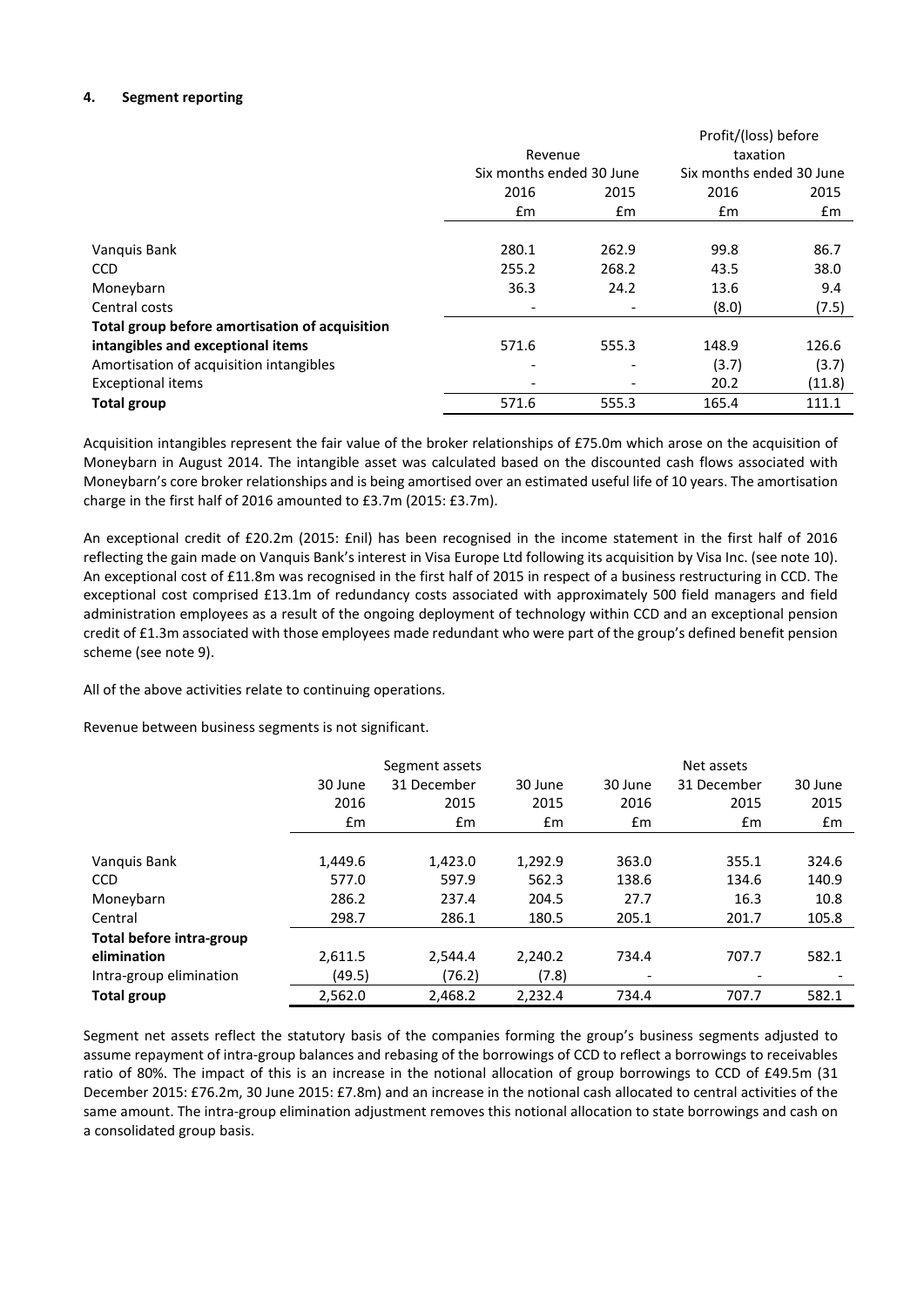# **4. Segment reporting (continued)**

The group's businesses operate principally in the UK and Republic of Ireland. Vanquis Bank established a branch in Poland as part of a pilot credit card operation during the first half of 2012. A decision was taken to withdraw from the pilot operation in early 2015 and the receivables book was sold to a third party with the economic interest transferring from 1 April 2015. The revenue in respect of the branch in the first half of 2015 up until the point at which the economic interest was transferred amounted to £1.8m and the loss amounted to £1.8m. These figures are included within the Vanquis Bank figures in the tables above. There were no assets or liabilities associated with the branch on 30 June 2016, 31 December 2015 or 30 June 2015.

# **5. Tax charge**

The tax charge for the period has been calculated by applying the directors' best estimate of the effective tax rate for the financial year of 24.40% (2015: 20.25%), to the profit before tax, amortisation of acquisition intangibles and exceptional items for the period. The increase in the rate reflects the impact of the bank corporation tax surcharge of 8% which came into force on 1 January 2016 and applies to Vanquis Bank profits in excess of £25m, partly offset by the reduction in the mainstream UK corporation tax rate from 21% to 20% which was effective from 1 April 2015.

# **6. Earnings per share**

Basic earnings per share is calculated by dividing the profit for the year attributable to equity shareholders by the weighted average number of ordinary shares outstanding during the year, adjusted for treasury shares (own shares held). Diluted earnings per share calculates the effect on earnings per share assuming conversion of all dilutive potential ordinary shares. Dilutive potential ordinary shares are calculated as follows:

- (i) For share awards outstanding under performance-related share incentive schemes such as the Performance Share Plan (PSP) and the Long Term Incentive Scheme (LTIS), the number of dilutive potential ordinary shares is calculated based on the number of shares which would be issuable if: (i) the end of the reporting period is assumed to be the end of the schemes' performance period; and (ii) the performance targets have been met as at that date.
- (ii) For share options outstanding under non-performance related schemes such as the Save As You Earn scheme (SAYE), a calculation is performed to determine the number of shares that could have been acquired at fair value (determined as the average annual market share price of the company's shares) based on the monetary value of the subscription rights attached to outstanding share options. The number of shares calculated is compared with the number of share options outstanding, with the difference being the dilutive potential ordinary shares.

Reconciliations of basic and diluted earnings per share are set out below:

|                                             | Six months ended 30 June |           |        |          |           |        |
|---------------------------------------------|--------------------------|-----------|--------|----------|-----------|--------|
|                                             |                          | 2016      |        |          | 2015      |        |
|                                             |                          | Weighted  |        |          | Weighted  |        |
|                                             |                          | average   | Per    |          | average   | Per    |
|                                             |                          | number    | share  |          | number    | share  |
|                                             | Earnings                 | of shares | amount | Earnings | of shares | amount |
|                                             | £m                       | m         | pence  | £m       | m         | pence  |
| <b>Earnings per share</b>                   |                          |           |        |          |           |        |
| Shares in issue during the period           |                          | 147.5     |        |          | 146.8     |        |
| Own shares held                             |                          | (3.0)     |        |          | (3.4)     |        |
| <b>Basic earnings per share</b>             | 124.2                    | 144.5     | 86.0   | 88.6     | 143.4     | 61.8   |
| Dilutive effect of share options and awards |                          | 1.9       | (1.2)  |          | 2.1       | (0.9)  |
| Diluted earnings per share                  | 124.2                    | 146.4     | 84.8   | 88.6     | 145.5     | 60.9   |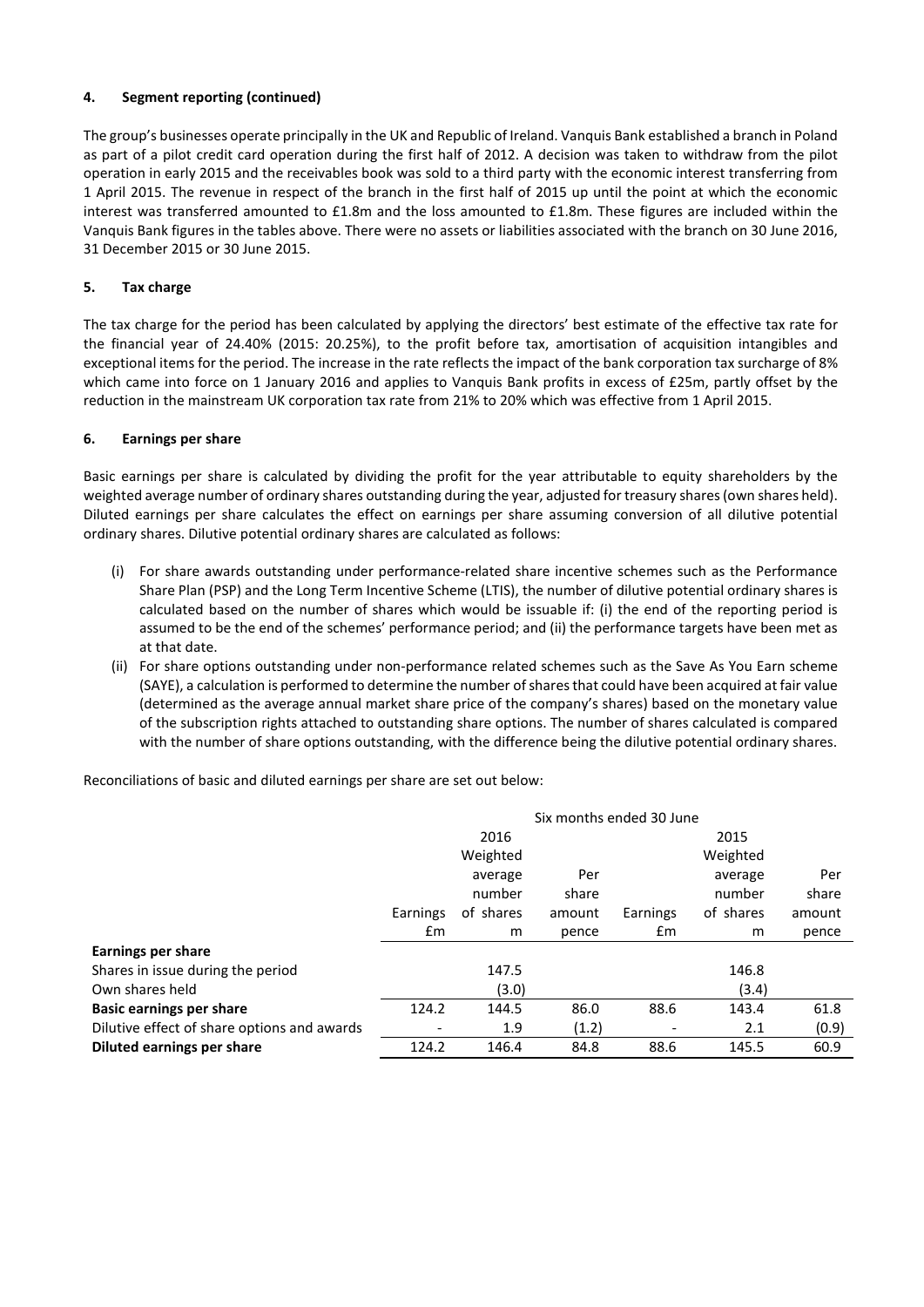# **6. Earnings per share (continued)**

The directors have elected to show an adjusted earnings per share prior to the amortisation of acquisition intangibles which arose on the acquisition of Moneybarn in August 2014 (see note 4) and prior to exceptional items (see note 4). This is presented to show the earnings per share generated by the group's underlying operations. A reconciliation of basic and diluted earnings per share to adjusted basic and diluted earnings per share is as follows:

|                                          | Six months ended 30 June |           |           |          |           |           |
|------------------------------------------|--------------------------|-----------|-----------|----------|-----------|-----------|
|                                          |                          | 2016      |           |          | 2015      |           |
|                                          |                          | Weighted  |           |          | Weighted  |           |
|                                          |                          | average   |           |          | average   |           |
|                                          |                          | number    | Per share |          | number    | Per share |
|                                          | Earnings                 | of shares | amount    | Earnings | of shares | amount    |
|                                          | £m                       | m         | pence     | £m       | m         | pence     |
| <b>Basic earnings per share</b>          | 124.2                    | 144.5     | 86.0      | 88.6     | 143.4     | 61.8      |
| Amortisation of acquisition intangibles, |                          |           |           |          |           |           |
| net of tax                               | 3.0 <sub>2</sub>         |           | 2.0       | 3.0      |           | 2.1       |
| Exceptional items, net of tax            | (14.6)                   |           | (10.1)    | 9.4      |           | 6.5       |
| Adjusted basic earnings per share        | 112.6                    | 144.5     | 77.9      | 101.0    | 143.4     | 70.4      |
| Diluted earnings per share               | 124.2                    | 146.4     | 84.8      | 88.6     | 145.5     | 60.9      |
| Amortisation of acquisition intangibles, |                          |           |           |          |           |           |
| net of tax                               | 3.0                      |           | 2.1       | 3.0      |           | 2.1       |
| Exceptional items, net of tax            | (14.6)                   |           | (10.0)    | 9.4      |           | 6.4       |
| Adjusted diluted earnings per share      | 112.6                    | 146.4     | 76.9      | 101.0    | 145.5     | 69.4      |

#### **7. Dividends**

|                                 |                          | Six months ended 30 June |  |
|---------------------------------|--------------------------|--------------------------|--|
|                                 | 2016                     | 2015                     |  |
|                                 | £m                       | £m                       |  |
| 2014 final<br>- 63.9p per share | $\overline{\phantom{a}}$ | 92.3                     |  |
| 2015 final<br>- 80.9p per share | 117.8                    | $\overline{\phantom{a}}$ |  |
| Dividends paid                  | 117.8                    | 92.3                     |  |

The directors have declared an interim dividend in respect of the six months ended 30 June 2016 of 43.2p per share (2015: 39.2p) which will amount to an estimated dividend payment of £62.9m (2015: £56.6m). This dividend is not reflected in the balance sheet as it will be paid after the balance sheet date.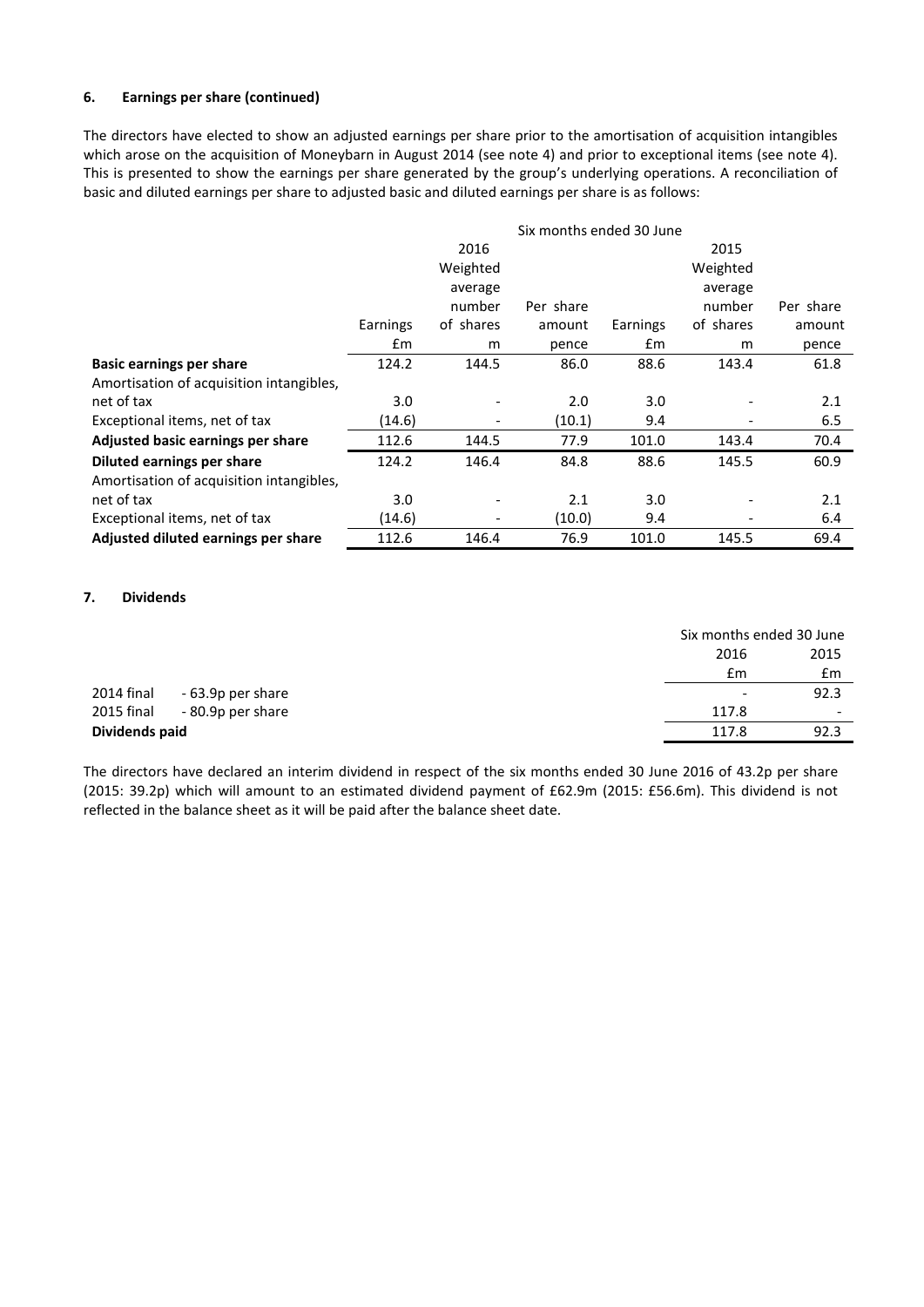## **8. Amounts receivable from customers**

|                             | 30 June       | 31 December | 30 June |
|-----------------------------|---------------|-------------|---------|
|                             | 2016          | 2015        | 2015    |
|                             | $\mathsf{fm}$ | £m          | £m      |
|                             |               |             |         |
| Vanquis Bank                | 1,280.8       | 1,252.0     | 1,146.9 |
| <b>CCD</b>                  | 510.6         | 545.1       | 497.9   |
| Moneybarn                   | 264.4         | 219.6       | 186.5   |
| <b>Total group</b>          | 2,055.8       | 2,016.7     | 1,831.3 |
|                             |               |             |         |
| Analysed as:                |               |             |         |
| - due in more than one year | 259.4         | 218.0       | 185.1   |
| - due within one year       | 1,796.4       | 1,798.7     | 1,646.2 |
| <b>Total group</b>          | 2,055.8       | 2,016.7     | 1,831.3 |

CCD receivables comprise £490.0m in respect of the home credit business (31 December 2015: £522.2m, 30 June 2015: £481.0m), £12.6m in respect of Satsuma (31 December 2015: £12.1m, 30 June 2015: £11.6m) and £8.0m in respect of glo (31 December 2015: £10.8m, 30 June 2015: £5.3m).

The impairment charge in respect of amounts receivable from customers reflected within operating costs can be analysed as follows:

|              |       | Six months ended 30 June |
|--------------|-------|--------------------------|
|              | 2016  | 2015                     |
|              | £m    | £m                       |
| Vanquis Bank | 80.4  | 80.5                     |
| CCD          | 70.4  | 72.1                     |
| Moneybarn    | 7.0   | 3.4                      |
| Total group  | 157.8 | 156.0                    |
|              |       |                          |

The Vanquis Bank impairment charge comprises £80.4m in respect of the UK business (2015: £78.9m) and £nil in respect of the Polish pilot operation prior to the transfer of the economic interest to a third party on 1 April 2015 (2015: £1.6m).

Impairment in Vanquis Bank and Moneybarn is deducted from the carrying value of amounts receivable from customers by the use of an allowance account. The Vanquis Bank allowance account as at 30 June 2016 amounted to £245.2m (31 December 2015: £225.0m, 30 June 2015: £200.3m) and the Moneybarn allowance account amounted to £26.2m (31 December 2015: £18.4m, 30 June 2015: £29.4m). Within CCD, impairments are deducted directly from amounts receivable from customers without the use of an allowance account.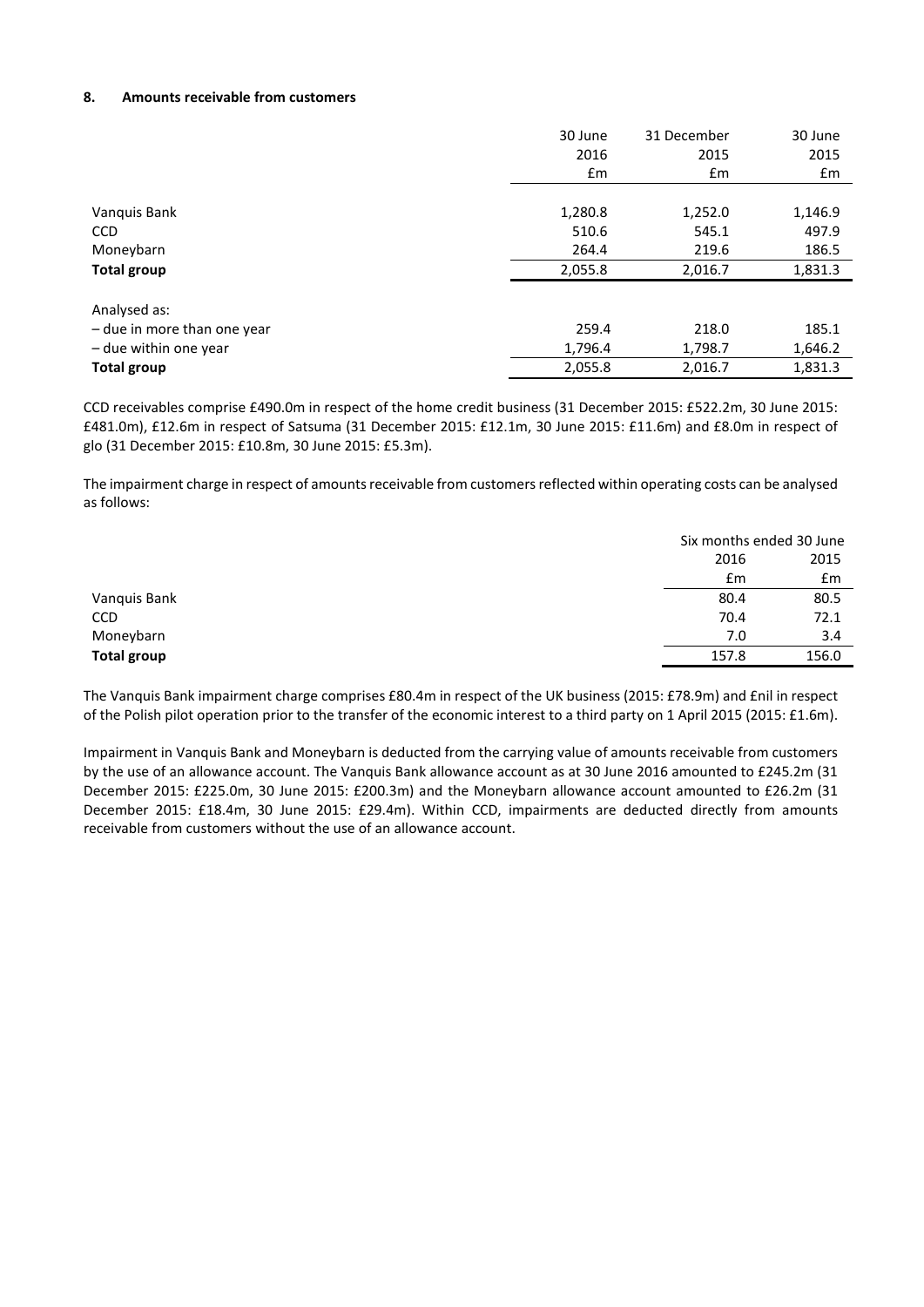## **9. Retirement benefit asset**

The group operates a defined benefit pension scheme: the Provident Financial Staff Pension Scheme. The scheme has been substantially closed to new members since 1 January 2003. The scheme covers 13% of employees with companyprovided pension arrangements and is of the funded, defined benefit type.

All future benefits in the scheme are now provided on a 'cash balance' basis, with a defined amount being made available at retirement, based on a percentage of salary that is revalued up to retirement with reference to increases in price inflation. This retirement account is then used to purchase an annuity on the open market. The scheme also provides pension benefits that were accrued in the past on a final salary basis, but which are no longer linked to final salary.

The most recent actuarial valuations of scheme assets and the present value of the defined benefit obligation were carried out as at 1 June 2015 by a qualified independent actuary. The valuation used for the purposes of IAS 19 'Employee benefits' has been based on the 2015 valuation updated by the actuary to take account of the requirements of IAS 19 in order to assess the liabilities of the scheme at the balance sheet date. Scheme assets are stated at fair value at the balance sheet date.

The net retirement benefit asset recognised in the balance sheet of the group is as follows:

|                                                              | 30 June | 31 December | 30 June |
|--------------------------------------------------------------|---------|-------------|---------|
|                                                              | 2016    | 2015        | 2015    |
|                                                              | £m      | £m          | £m      |
| Fair value of scheme assets                                  | 803.5   | 666.4       | 659.6   |
| Present value of defined benefit obligation                  | (702.7) | (604.1)     | (642.1) |
| Net retirement benefit asset recognised in the balance sheet | 100.8   | 62.3        | 17.5    |

The amounts recognised in the income statement were as follows:

|                                                                                     | Six months ended 30 June |        |
|-------------------------------------------------------------------------------------|--------------------------|--------|
|                                                                                     | 2016                     | 2015   |
|                                                                                     | £m                       | £m     |
| Current service cost                                                                | (2.0)                    | (2.6)  |
| Interest on scheme liabilities                                                      | (11.1)                   | (11.8) |
| Interest on scheme assets                                                           | 12.4                     | 12.9   |
| Net charge recognised in the income statement before exceptional curtailment credit | (0.7)                    | (1.5)  |
| Exceptional curtailment credit (note 4)                                             |                          | 1.3    |
| Net charge recognised in the income statement                                       | (0.7)                    | (0.2)  |
|                                                                                     |                          |        |

The net charge recognised in the income statement has been included within administrative costs.

Movements in the fair value of scheme assets were as follows:

|                                          | Six months ended 30 June |        |  |
|------------------------------------------|--------------------------|--------|--|
|                                          | 2016                     | 2015   |  |
|                                          | £m                       | £m     |  |
| Fair value of scheme assets at 1 January | 666.4                    | 700.1  |  |
| Interest on scheme assets                | 12.4                     | 12.9   |  |
| Actuarial movements on scheme assets     | 130.8                    | (50.1) |  |
| Contributions by the group               | 5.8                      | 6.4    |  |
| Net benefits paid out                    | (11.9)                   | (9.7)  |  |
| Fair value of scheme assets at 30 June   | 803.5                    | 659.6  |  |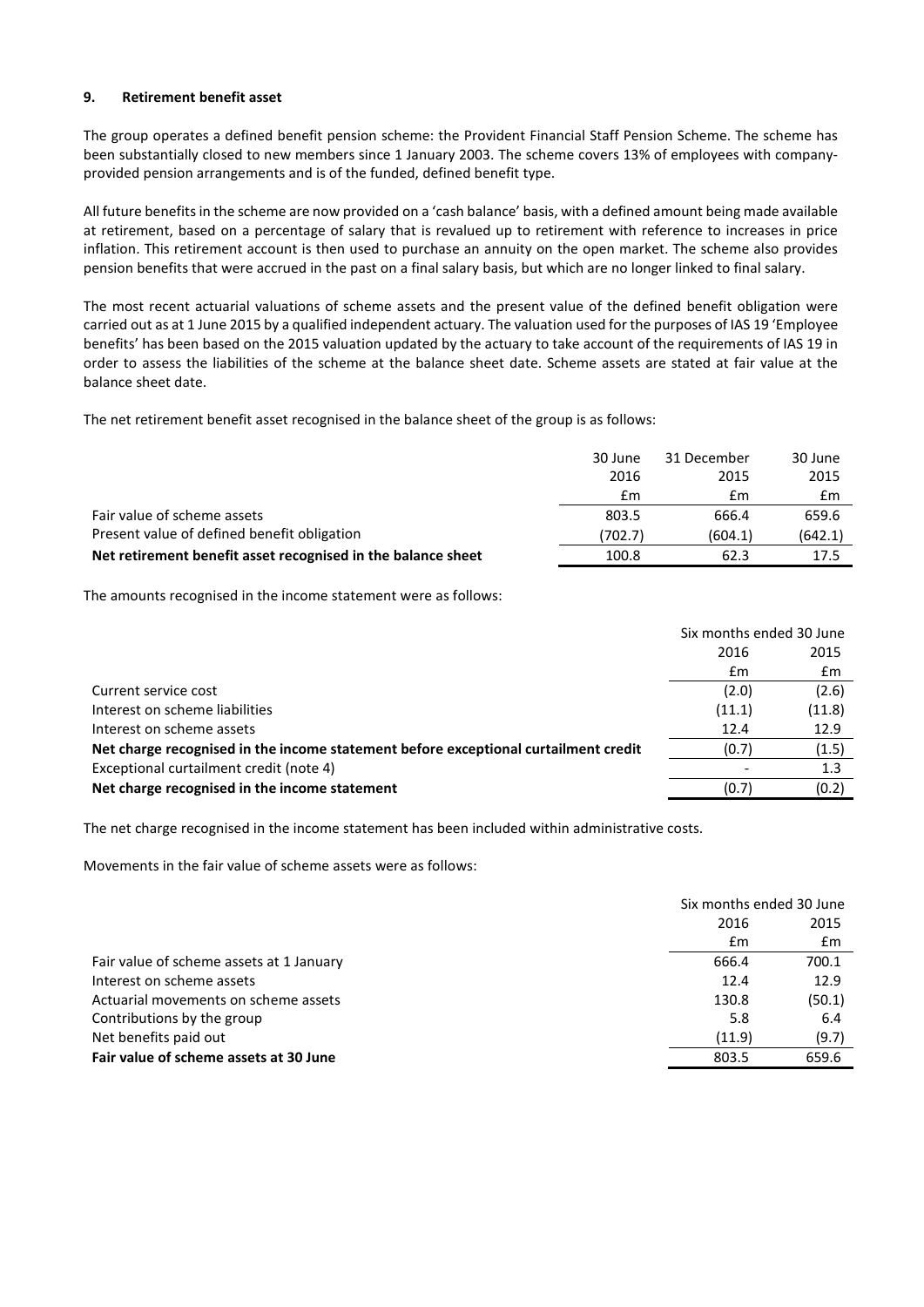# **9. Retirement benefit asset (continued)**

Movements in the present value of the defined benefit obligation were as follows:

|                                                          | Six months ended 30 June |         |  |
|----------------------------------------------------------|--------------------------|---------|--|
|                                                          | 2016                     | 2015    |  |
|                                                          | £m                       | £m      |  |
| Present value of defined benefit obligation at 1 January | (604.1)                  | (644.1) |  |
| Current service cost                                     | (2.0)                    | (2.6)   |  |
| Interest on scheme liabilities                           | (11.1)                   | (11.8)  |  |
| Exceptional curtailment credit                           |                          | 1.3     |  |
| Actuarial movements on scheme liabilities                | (97.4)                   | 5.4     |  |
| Net benefits paid out                                    | 11.9                     | 9.7     |  |
| Present value of defined benefit obligation at 30 June   | (702.7)                  | (642.1) |  |

The principal actuarial assumptions used at the balance sheet date were as follows:

|                                                 | 30 June | 31 December | 30 June |
|-------------------------------------------------|---------|-------------|---------|
|                                                 | 2016    | 2015        | 2015    |
|                                                 | %       | %           | %       |
| Price inflation - RPI                           | 2.65    | 3.00        | 3.20    |
| Price inflation - CPI                           | 1.65    | 2.00        | 2.20    |
| Rate of increase to pensions in payment         | 2.55    | 2.80        | 3.00    |
| Inflationary increases to pensions in deferment | 1.65    | 2.00        | 2.20    |
| Discount rate                                   | 2.75    | 3.75        | 3.75    |

A 0.1% change in the discount and inflation rates would change the present value of the defined benefit obligation by approximately £13m (31 December 2015: £11m, 30 June 2015: £14m) and £6m (31 December 2015: £5m, 30 June 2015: £9m) respectively.

The mortality assumptions are based on the self-administered pension scheme (SAPS) series 1 tables, with multipliers of 105% and 115% respectively for males and females. The 5% upwards adjustment to mortality rates for males and a 15% upwards adjustment for females reflects the lower life expectancies within the scheme compared to average pension schemes, which was concluded following a study of the scheme's membership. Future improvements in mortality are based on the Continuous Mortality Investigation (CMI) 2015 model with a long-term improvement trend of 1.25% per annum. Under these mortality assumptions, the life expectancies of members are as follows:

|                                    | Male    |             |         | Female |                     |         |
|------------------------------------|---------|-------------|---------|--------|---------------------|---------|
|                                    | 30 June | 31 December | 30 June |        | 30 June 31 December | 30 June |
|                                    | 2016    | 2015        | 2015    | 2016   | 2015                | 2015    |
|                                    | vears   | vears       | vears   | vears  | vears               | vears   |
| Current pensioner aged 65          | 21.7    | 21.7        | 22.0    | 23.3   | 23.3                | 23.6    |
| Current member aged 45 from age 65 | 23.4    | 23.4        | 23.8    | 25.1   | 25.1                | 25.5    |

If assumed life expectancies were one year greater, the net retirement benefit asset would have been reduced by approximately £21m (31 December 2015: £18m, 30 June 2015: £19m).

An analysis of amounts recognised in the statement of comprehensive income is set out below:

|                                                                                | Six months ended 30 June |        |
|--------------------------------------------------------------------------------|--------------------------|--------|
|                                                                                | 2016                     | 2015   |
|                                                                                | £m                       | £m     |
| Actuarial movements on scheme assets                                           | 130.8                    | (50.1) |
| Actuarial movements on scheme liabilities                                      | (97.4)                   | 5.4    |
| Actuarial movements recognised in the statement of comprehensive income in the |                          |        |
| period                                                                         | 33.4                     | (44.7) |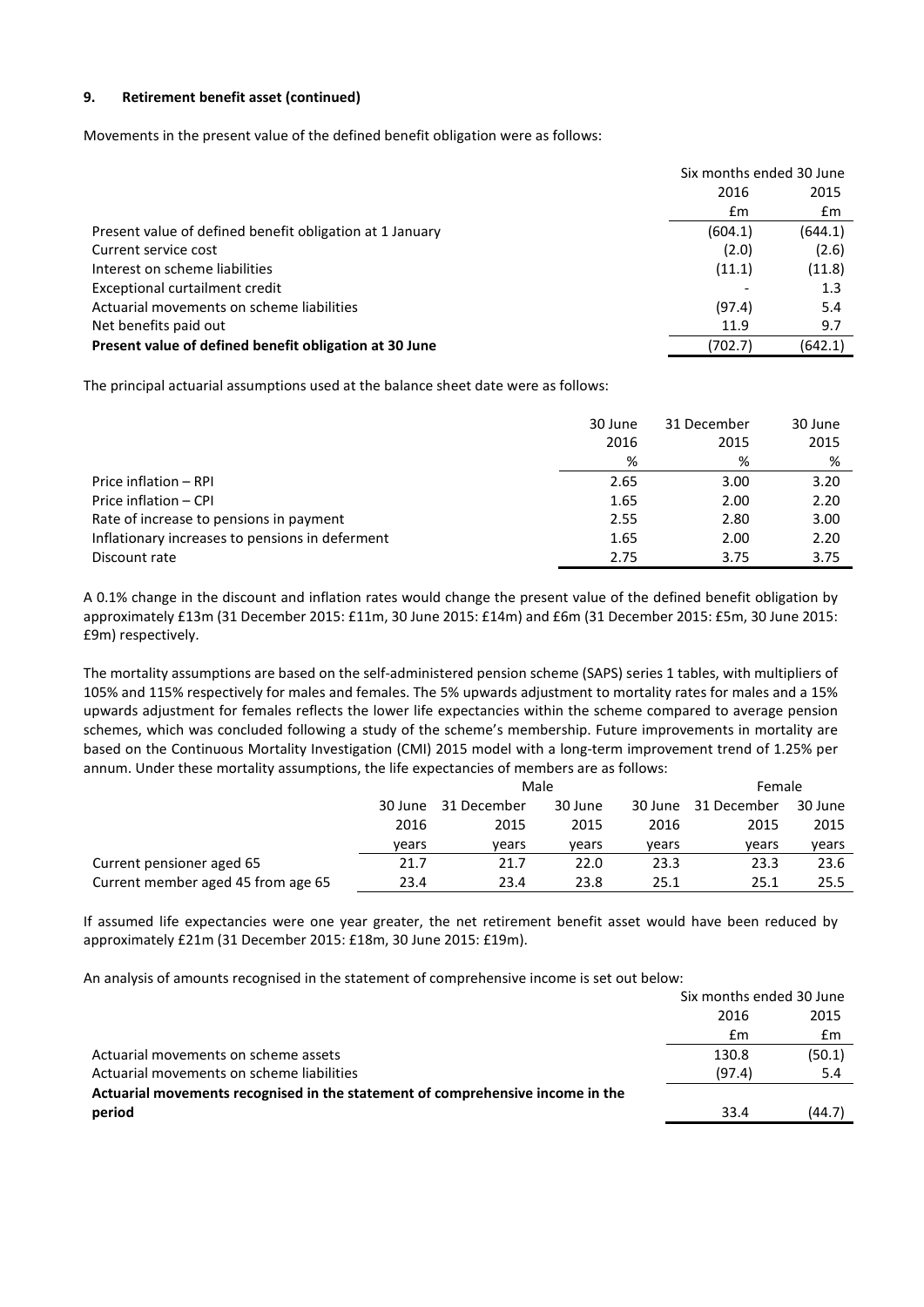#### **10. Available for sale investment**

|                           | 30 June | 31 December | 30 June                  |
|---------------------------|---------|-------------|--------------------------|
|                           | 2016    | 2015        | 2015                     |
|                           | £m      | £m          | £m                       |
| Fair value of Visa shares | 7.0     | 17.5        | $\overline{\phantom{0}}$ |
|                           |         |             |                          |

On 2 November 2015, Visa Inc. announced the proposed acquisition of Visa Europe Limited to create a single global payments business under the VISA brand. Vanquis Bank was a member and shareholder of Visa Europe and in exchange for its one redeemable ordinary share (previously held at cost of €10) was due to receive a combination of up front consideration in the form of cash, preferred stock in Visa Inc. on completion of the transaction and deferred cash consideration contingent on certain performance thresholds being met. Following announcement of the proposed transaction, Vanquis Bank's interest in Visa Europe was valued at a fair value of £17.5m which reflected the expected upfront cash proceeds and a number of factors and uncertainties relating to the other consideration. The corresponding credit was taken directly to an available for sale reserve within equity.

On 21 June 2016, Visa Inc. completed the acquisition of Visa Europe Limited. The final terms of the transaction resulted in Vanquis Bank receiving cash consideration of €15.9m (£12.2m) on completion, preferred stock with an approximate value of €10.7m and deferred cash consideration of €1.4m due on the third anniversary of the completion date. The preferred stock is convertible into Class A common stock of Visa Inc. at a future date, subject to certain conditions.

Following completion of the transaction in the first half of 2016, the gain taken through equity in 2015 in respect of the Visa Europe shares has been recycled through the income statement together with the £2.7m movement in the fair value of the consideration between the year end and completion of the transaction. This has resulted in an exceptional gain of £20.2m (31 December 2015: £nil, 30 June 2015: £nil) being recognised in the first half of 2016 (see note 4). The fair value of the preferred stock in Visa Inc. held by Vanquis Bank of £7.0m as at 30 June 2016 has been recognised as an available for sale investment and the fair value of the deferred cash consideration of £1.0m has been recognised as a debtor.

The valuation of the preferred stock has been determined using the common stock's value as an approximation as both classes of stock have similar dividend rights. However, adjustments have been made for: (i) illiquidity, as the preferred stock is not tradeable on an open market and can only be transferred to other VISA members; and (ii) future litigation costs which could affect the valuation of the stock prior to conversion.

# **11. Reconciliation of profit after taxation to cash generated from operations**

|                                                                            | Six months ended 30 June |        |
|----------------------------------------------------------------------------|--------------------------|--------|
|                                                                            | 2016                     | 2015   |
|                                                                            | $\mathsf{fm}$            | Em     |
| <b>Profit after taxation</b>                                               | 124.2                    | 88.6   |
| Adjusted for:                                                              |                          |        |
| - tax charge                                                               | 41.2                     | 22.5   |
| - finance costs                                                            | 39.9                     | 40.6   |
| - share-based payment charge                                               | 6.0                      | 5.5    |
| - retirement benefit charge before exceptional curtailment credit (note 9) | 0.7                      | 1.5    |
| - exceptional gain on available for sale investment (note 10)              | (20.2)                   |        |
| - exceptional pension curtailment credit (note 9)                          |                          | (1.3)  |
| - amortisation of intangible assets                                        | 7.8                      | 6.8    |
| - depreciation of property, plant and equipment                            | 4.5                      | 3.6    |
| - loss on disposal of property, plant and equipment                        | 0.1                      |        |
| Changes in operating assets and liabilities:                               |                          |        |
| - amounts receivable from customers                                        | (38.9)                   | 17.6   |
| - trade and other receivables                                              | (15.6)                   | (26.0) |
| - trade and other payables                                                 | 20.1                     | 9.8    |
| - contributions into the retirement benefit scheme (note 9)                | (5.8)                    | (6.4)  |
| Cash generated from operations                                             | 164.0                    | 162.8  |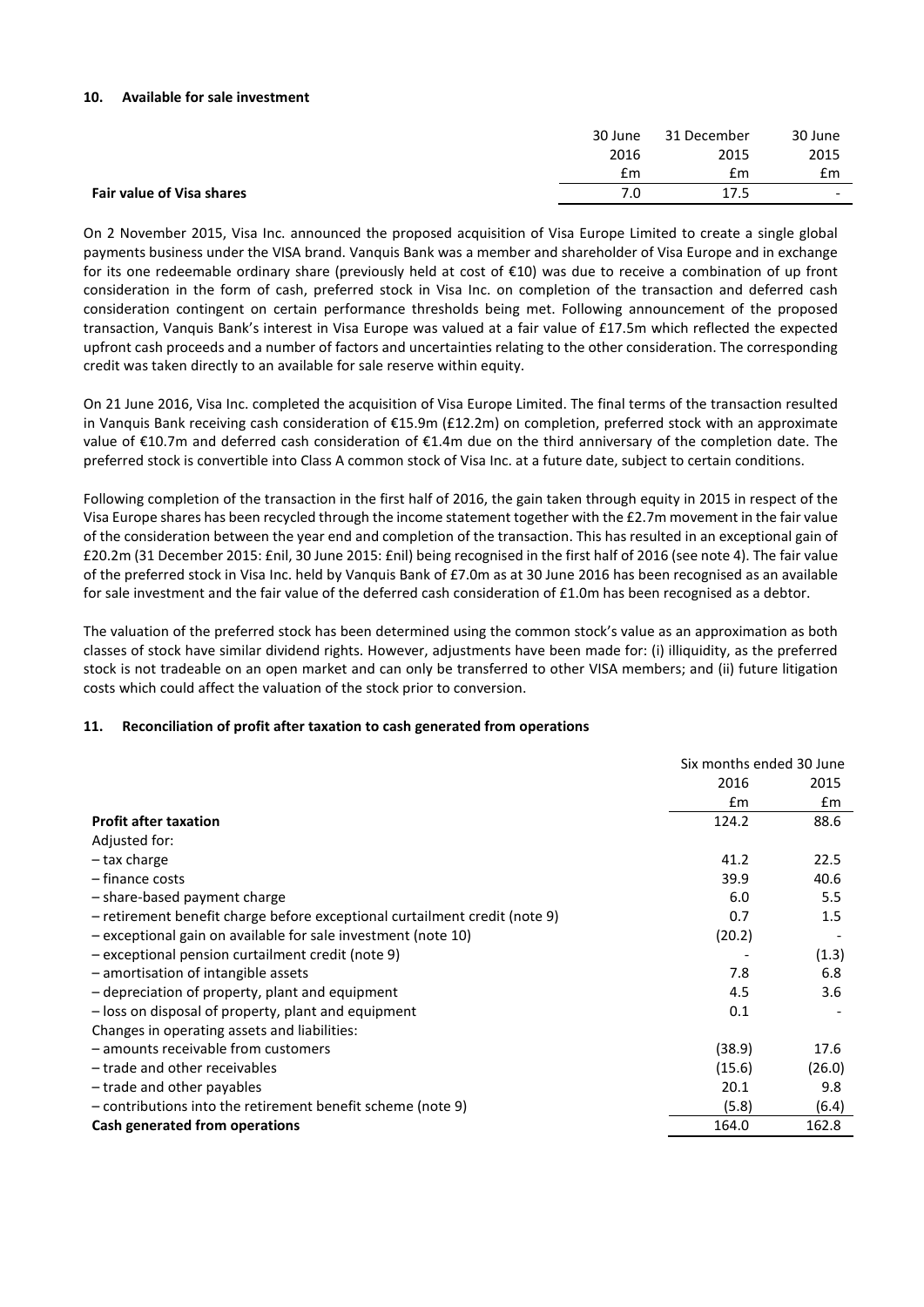## **12. Fair value disclosures**

The group holds the following financial instruments at fair value:

|                                           | 30 June | 31 December              | 30 June |
|-------------------------------------------|---------|--------------------------|---------|
|                                           | 2016    | 2015                     | 2015    |
|                                           | £m      | £m                       | £m      |
| <b>Recurring fair value measurements:</b> |         |                          |         |
| <b>Financial assets</b>                   |         |                          |         |
| Foreign exchange contracts                |         | $\overline{\phantom{a}}$ | 0.4     |
| Total                                     |         | $\overline{\phantom{a}}$ | 0.4     |
|                                           |         |                          |         |
| <b>Financial liabilities</b>              |         |                          |         |
| Interest rate swaps                       | (0.2)   | (0.5)                    | (1.7)   |
| Foreign exchange contracts                | (0.6)   | (0.1)                    |         |
| Total                                     | (0.8)   | (0.6)                    | (1.7)   |

All financial instruments held at fair value include the use of level 2 inputs as they are not traded in an active market and are valued using discounted contractual cash flows, incorporating interest rates and yield curves observable at commonly quoted intervals and foreign exchange rates as at the balance sheet date. There have been no transfers of assets or liabilities between levels of the fair value hierarchy.

Except as detailed in the following table, the directors consider that the carrying value of financial assets and financial liabilities recorded at amortised cost in the financial statements are approximately equal to their fair values:

|                              | Carrying value |               |               | Fair value |               |           |
|------------------------------|----------------|---------------|---------------|------------|---------------|-----------|
|                              | 30 June        | 31 December   | 30 June       | 30 June    | 31 December   | 30 June   |
|                              | 2016           | 2015          | 2015          | 2016       | 2015          | 2015      |
|                              | $\mathsf{fm}$  | $\mathsf{fm}$ | $\mathsf{fm}$ | £m         | $\mathsf{fm}$ | Em        |
| <b>Financial assets</b>      |                |               |               |            |               |           |
| Amounts receivable from      |                |               |               |            |               |           |
| customers                    | 2,055.8        | 2.016.7       | 1,831.3       | 3,200.0    | 3,300.0       | 2,900.0   |
| <b>Financial liabilities</b> |                |               |               |            |               |           |
| Bank and other borrowings    | (1,627.4)      | (1,596.2)     | (1,498.7)     | (1,713.5)  | (1,673.2)     | (1,584.2) |

# **13. Seasonality**

The group's peak period of lending to customers is in the lead-up to the Easter holidays in the first half of each financial year and then more significantly in the lead-up to Christmas in the second half of the financial year. Typically, approximately 60% of home credit loans issued by CCD are made in the second half of the financial year and the group's peak borrowing requirement arises in December. In addition, the group's accounting policies relating to revenue and impairment are an important influence on the recognition of the group's profit between the first and second halves of the financial year. The interest income earned on loans and receivables is spread on an effective yield basis over the contractual term of the group's loans and receivables resulting in revenue being split broadly evenly between the first and second halves of the financial year, notwithstanding that the larger proportion of credit is issued in the second half of the financial year. The accounting policy relating to the impairment of customer receivables requires impairments to be recognised only when there is objective evidence of impairment of a customer balance, such as a missed payment. This results in the group's largest impairment charges arising early in each financial year when customers default on loans they received in the lead-up to Christmas. Typically, the first half impairment charge in CCD represents approximately 60% of the full year impairment charge.

The analysis set out above relates to CCD only. Vanquis Bank and Moneybarn are still in growth phases and at this stage of their development the influence of its growth has a much more significant impact on the profits reported by the business during the financial year than the underlying seasonality.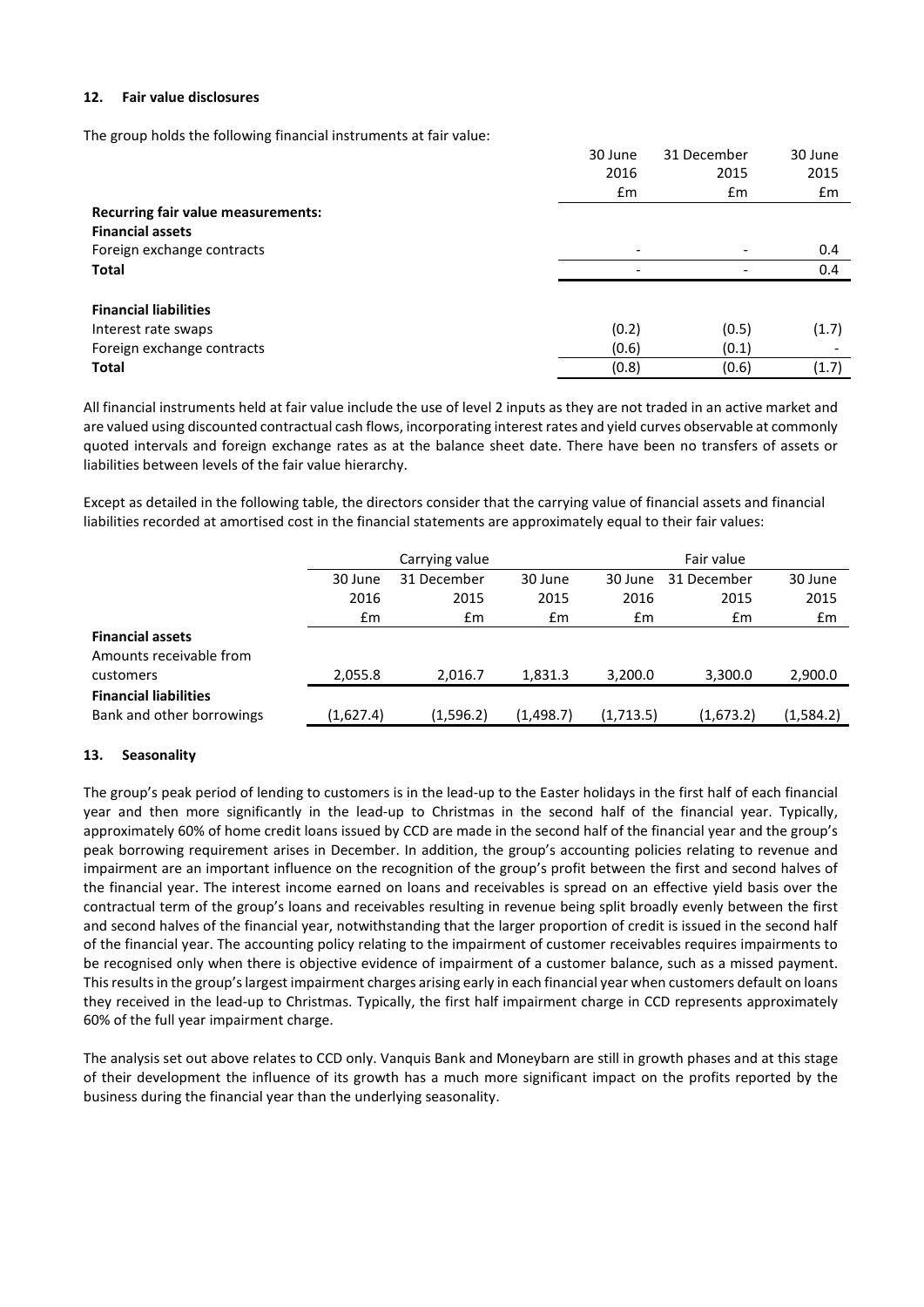## **Statement of directors' responsibilities**

The directors confirm that, to the best of their knowledge, the unaudited condensed interim financial statements have been prepared in accordance with IAS 34 as adopted by the European Union, and that the interim report includes a fair review of the information required by DTR 4.2.7R and DTR 4.2.8R, namely:

- An indication of important events that have occurred during the first six months of the financial year and their impact on the unaudited condensed interim financial statements, and a description of the principal risks and uncertainties for the remaining six months of the financial year; and
- Material related party transactions that have occurred in the first six months of the financial year and any material changes in the related party transactions described in the last annual report and financial statements.

The current directors of Provident Financial plc are listed in the 2015 Annual Report & Financial Statements. There have been no changes in directors during the six months ended 30 June 2016. A list of current directors is also maintained on the Provident Financial website[: www.providentfinancial.com.](http://www.providentfinancial.com/)

The maintenance and integrity of the Provident Financial website is the responsibility of the directors. The work carried out by the auditors does not involve consideration of these matters and, accordingly, the auditors accept no responsibility for any changes that may have occurred to the unaudited condensed interim financial statementssince they were initially presented on the website.

Legislation in the United Kingdom governing the preparation and dissemination of unaudited condensed interim financial statements may differ from legislation in other jurisdictions.

By order of the board

26 July 2016

Peter Crook – Chief Executive **Andrew Fisher – Finance Director** Andrew Fisher – Finance Director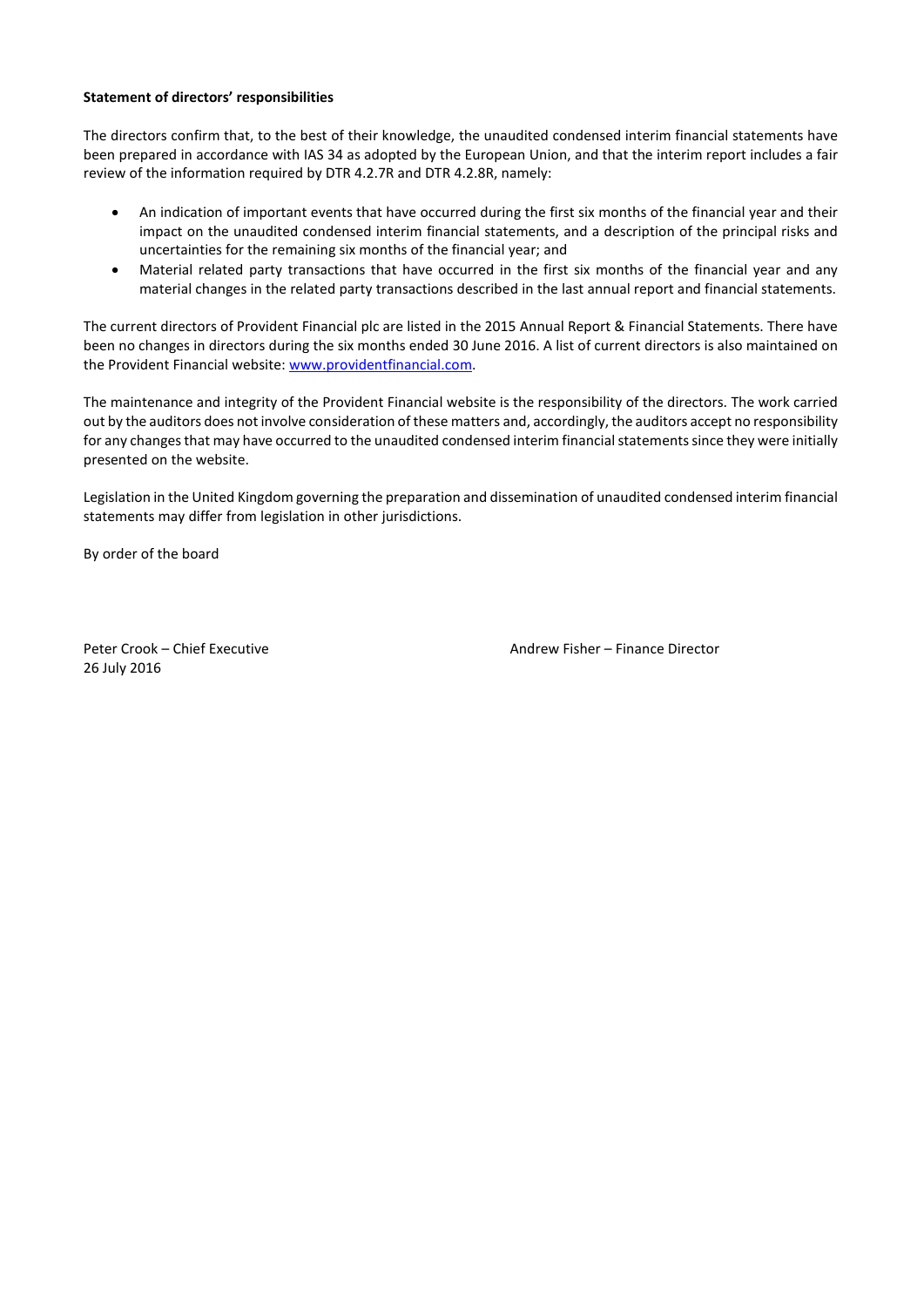#### **INDEPENDENT REVIEW REPORT TO PROVIDENT FINANCIAL PLC**

We have been engaged by the company to review the unaudited condensed interim financial statements in the interim report for the six months ended 30 June 2016 which comprise the consolidated income statement, the consolidated statement of comprehensive income, the consolidated balance sheet, the consolidated statement of changes in shareholders' equity, the consolidated statement of cash flows and related notes 1 to 13. We have read the other information contained in the interim report and considered whether it contains any apparent misstatements or material inconsistencies with the information in the unaudited condensed interim financial statements.

This report is made solely to the company in accordance with International Standard on Review Engagements (UK and Ireland) 2410 "Review of Interim Financial Information Performed by the Independent Auditor of the Entity" issued by the Auditing Practices Board. Our work has been undertaken so that we might state to the company those matters we are required to state to it in an independent review report and for no other purpose. To the fullest extent permitted by law, we do not accept or assume responsibility to anyone other than the company, for our review work, for this report, or for the conclusions we have formed.

# **Directors' responsibilities**

The interim report is the responsibility of, and has been approved by, the directors. The directors are responsible for preparing the interim report in accordance with the Disclosure and Transparency Rules of the United Kingdom's Financial Conduct Authority.

As disclosed in note 2, the annual financial statements of the group are prepared in accordance with IFRSs as adopted by the European Union. The unaudited condensed interim financial statements included in this interim report have been prepared in accordance with International Accounting Standard 34 "Interim Financial Reporting" as adopted by the European Union.

#### **Our responsibility**

Our responsibility is to express to the company a conclusion on the unaudited condensed interim financial statements in the interim report based on our review.

#### **Scope of review**

We conducted our review in accordance with International Standard on Review Engagements (UK and Ireland) 2410 "Review of Interim Financial Information Performed by the Independent Auditor of the Entity" issued by the Auditing Practices Board for use in the United Kingdom. A review of interim financial information consists of making inquiries, primarily of persons responsible for financial and accounting matters, and applying analytical and other review procedures. A review is substantially less in scope than an audit conducted in accordance with International Standards on Auditing (UK and Ireland) and consequently does not enable us to obtain assurance that we would become aware of all significant matters that might be identified in an audit. Accordingly, we do not express an audit opinion.

#### **Conclusion**

Based on our review, nothing has come to our attention that causes us to believe that the unaudited condensed interim financial statements in the interim report for the six months ended 30 June 2016 are not prepared, in all material respects, in accordance with International Accounting Standard 34 as adopted by the European Union and the Disclosure and Transparency Rules of the United Kingdom's Financial Conduct Authority.

**Deloitte LLP** Chartered Accountants and Statutory Auditor Leeds, United Kingdom 26 July 2016